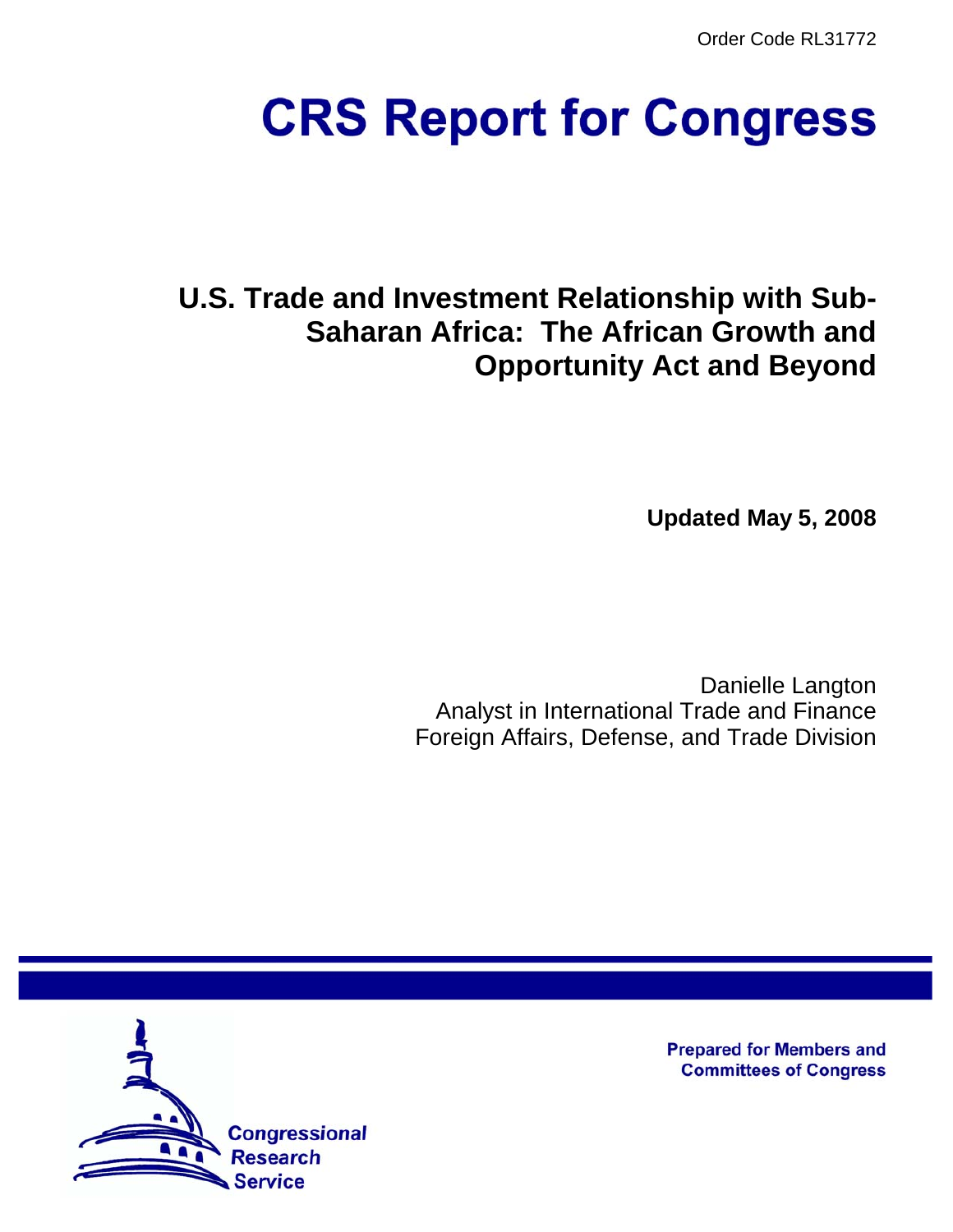# U.S. Trade and Investment Relationship with Sub-Saharan Africa: The African Growth and Opportunity Act and Beyond

#### **Summary**

Following the end of the apartheid era in South Africa in the early 1990s, the United States sought to increase economic relations with sub-Saharan Africa. President Clinton instituted several measures that dealt with investment, debt relief, and trade. Congress required the President to develop a trade and development policy for Africa.

The economic challenges facing Africa today are serious. Unlike the period from 1960 to 1973, when economic growth in sub-Saharan Africa was relatively strong, since 1973 the countries of sub-Saharan Africa have grown at rates well below other developing countries. There are some signs of improvement, but problems such as HIV/AIDS and the debt burden are constraining African economic growth.

In May 2000, Congress approved a new U.S. trade and investment policy for sub-Saharan Africa in the African Growth and Opportunity Act (AGOA; Title I, P.L. 106-200). U.S. trade with and investment in sub-Saharan Africa have comprised only 1-2% of U.S. totals for the world. AGOA extends preferential treatment to imports from eligible countries that are pursuing market reform measures. Data show that U.S. imports under AGOA are mostly energy products, but imports to date of other products have grown. AGOA mandated that U.S. officials meet regularly with their counterparts in sub-Saharan Africa, and six of these meetings have been held.

AGOA also directed the President to provide U.S. government technical assistance and trade capacity support to AGOA beneficiary countries. Government agencies that have roles in this effort include the U.S. Agency for International Development, the Assistant U.S. Trade Representative for Africa (established by statute under AGOA), the Overseas Private Investment Corporation, the Export-Import Bank, the U.S. and Foreign Commercial Service, and the Trade and Development Agency. In addition to bilateral programs, the United States is a member of several multilateral institutions that provide trade capacity building.

In AGOA, Congress declared that free-trade agreements should be negotiated, where feasible, with interested sub-Saharan African countries. Related to this provision, negotiations on a free-trade agreement with the Southern African Customs Union, which includes South Africa and four other countries, began in June 2003, but were suspended in April 2006.

Several topics may be important to the  $110<sup>th</sup>$  Congress in the oversight of AGOA and in potential legislation amending the act. These issues concern expanding the number of beneficiary countries which use AGOA benefits; diversifying AGOA exports away from primary commodities such as oil; making trade capacity building more effective for AGOA beneficiaries; and strengthening the link between poverty reduction and trade in Africa. This product will be updated periodically.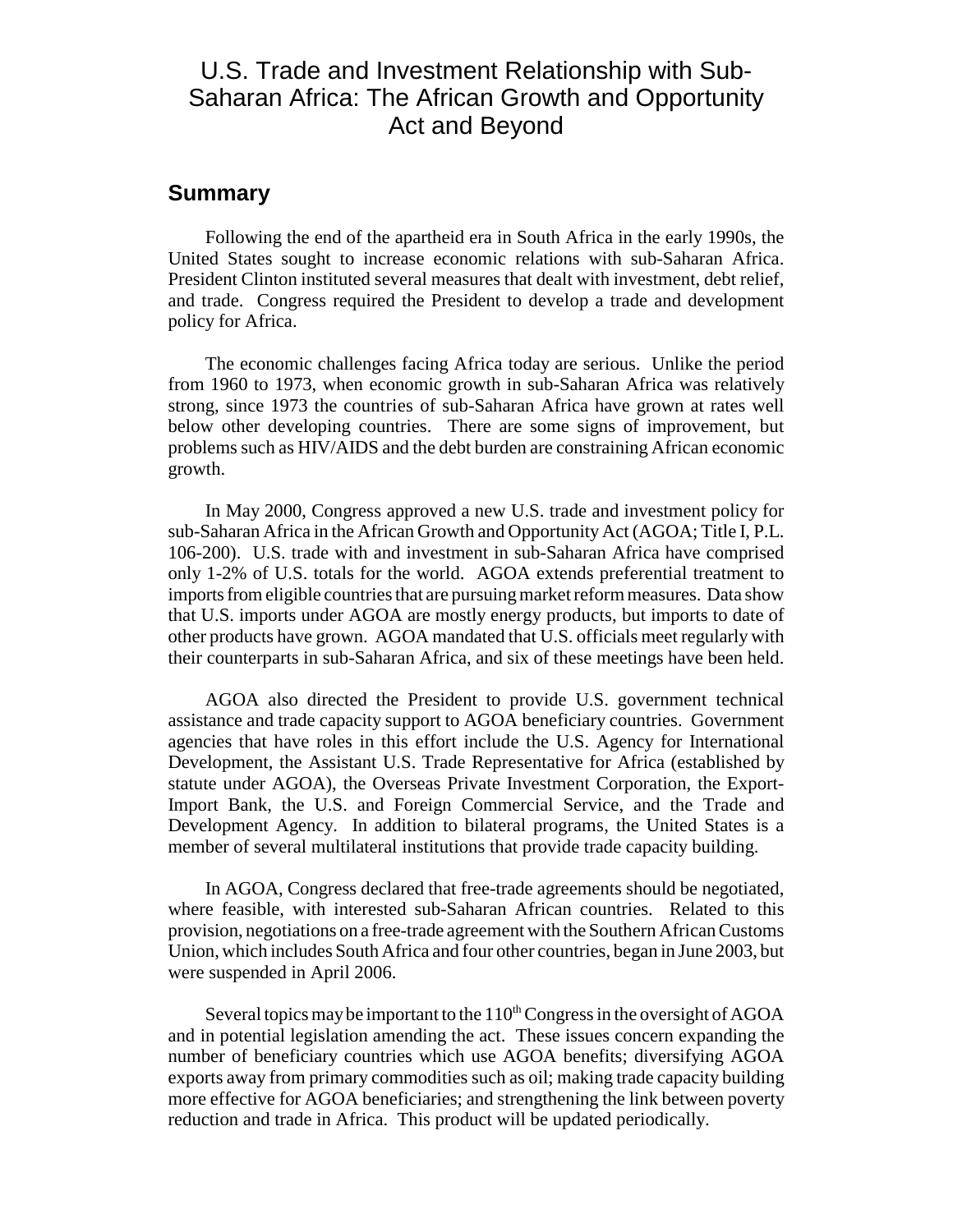# **Contents**

| Developments Following Enactment of AGOA  12                      |  |
|-------------------------------------------------------------------|--|
|                                                                   |  |
|                                                                   |  |
|                                                                   |  |
| United States-Sub-Saharan Africa Trade and Economic Cooperation   |  |
|                                                                   |  |
|                                                                   |  |
|                                                                   |  |
| Assistant U.S. Trade Representative for Africa (AUSTRA)  18       |  |
| Overseas Private Investment Corporation (OPIC)  18                |  |
|                                                                   |  |
|                                                                   |  |
|                                                                   |  |
|                                                                   |  |
| Regional Cooperation and Free Trade Agreements 22                 |  |
|                                                                   |  |
| U.S. Trade and Investment Framework Agreements (TIFA) 23          |  |
|                                                                   |  |
| New Partnership for Africa's Development (NEPAD)  23              |  |
|                                                                   |  |
|                                                                   |  |
| Appendix:                                                         |  |
| Regional Economic Integration Among Sub-Saharan Africa Nations 27 |  |
|                                                                   |  |
| Common Market for Eastern and Southern Africa (COMESA)  27        |  |
|                                                                   |  |
| West African Economic and Monetary Union (WAEMU)  28              |  |
|                                                                   |  |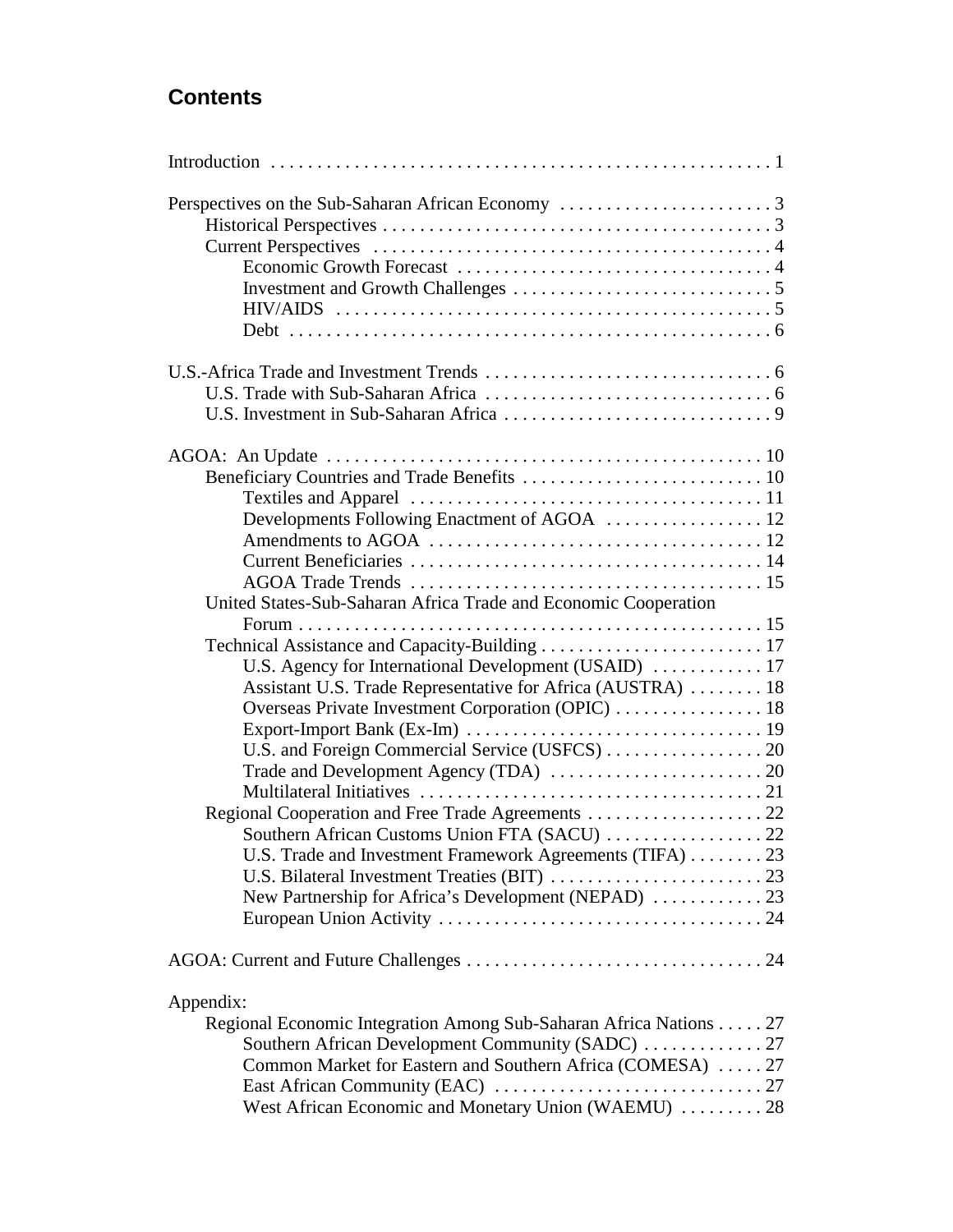# **List of Figures**

| Figure 4. U.S. Imports from Sub-Saharan Africa by Product Category, 2007 8 |  |
|----------------------------------------------------------------------------|--|
| Figure 5. U.S. Exports to Sub-Saharan Africa by Product Category, 2007  8  |  |

# **List of Tables**

|--|--|--|--|--|--|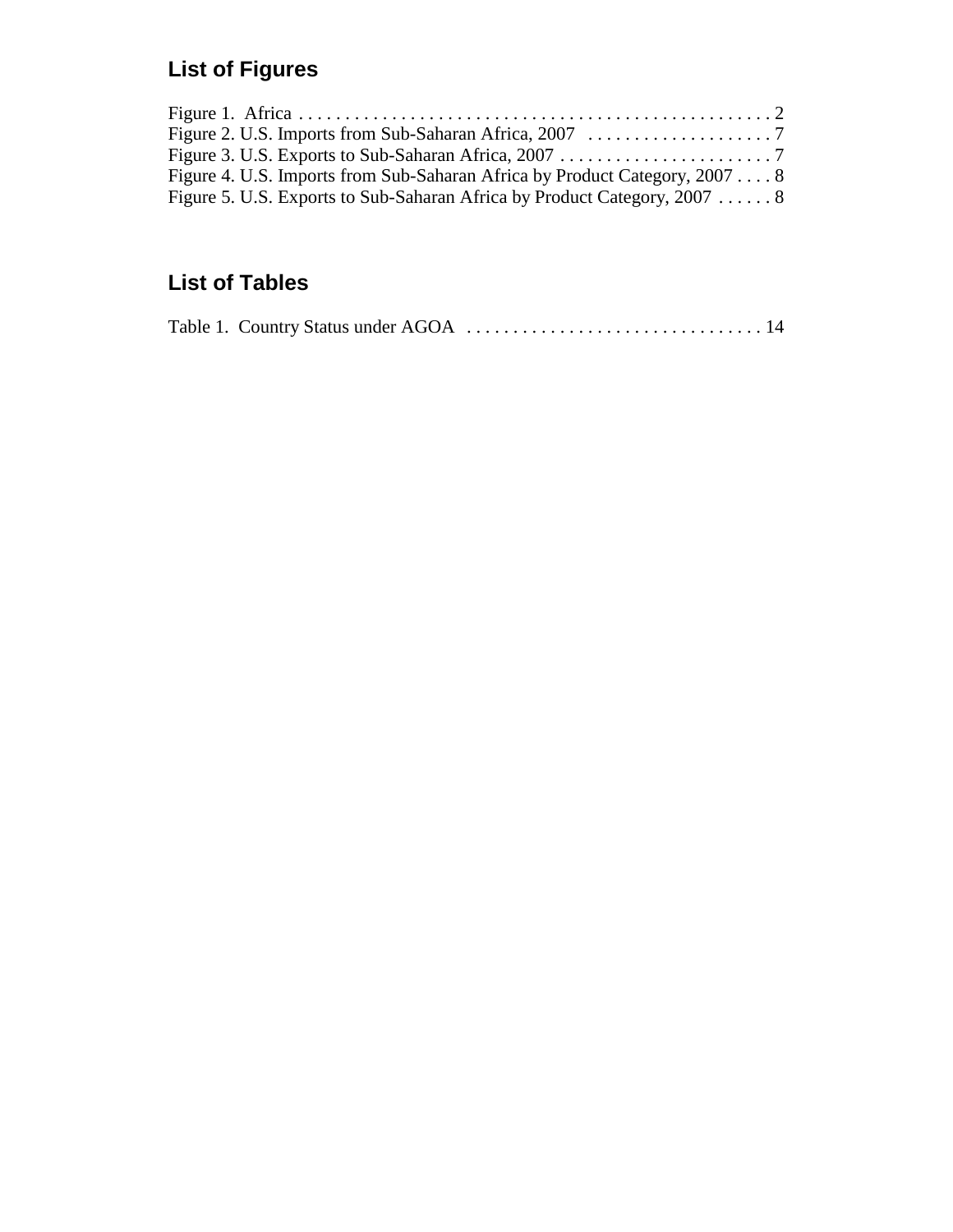# U.S. Trade and Investment Relationship with Sub-Saharan Africa: The African Growth and Opportunity Act and Beyond

## **Introduction**

*All of us share a common vision for the future of Africa. We look to the day when prosperity for Africa is built through trade and markets.* — President George W. Bush to delegates at the African

Growth and Opportunity Forum in Mauritius, January 15, 2003

As reflected in the above statement by President Bush, a key element in U.S. policy toward Africa is the potential benefit from improved commerce between the two regions. This interest in increasing bilateral commerce began after the end of the apartheid era in South Africa in the early 1990s. In 1993, Congress approved the end of anti-apartheid restrictions, and later that year Commerce Secretary Ron Brown led a business delegation to South Africa.

With the end of apartheid, President Clinton instituted numerous measures to help the region and increase U.S. trade and investment there. In 1994, he announced a \$600 million aid and investment package for South Africa. In 1997, he proposed the Partnership for Economic Growth and Opportunity in Africa, which offered different levels of economic benefits to countries in sub-Saharan Africa (SSA), depending on their economic reform measures.

At the same time, Congress was developing legislation that sought to improve U.S.- Africa trade relations. In the 1994 legislation to implement the Uruguay Round multilateral trade agreements (P.L. 103-465), Congress directed the Administration to develop and implement a comprehensive trade and development policy for the countries of Africa. Disappointed with the Administration's first report under this provision, some Members developed legislation to authorize a new trade and investment policy for sub-Saharan Africa. In May 2000, Congress approved such legislation in the African Growth and Opportunity Act (AGOA; Title I, P.L. 106- 200). AGOA offers trade preferences and other economic benefits to countries in SSA that meet certain criteria, including progress towards a market economy, respect for the rule of law, and human and worker rights.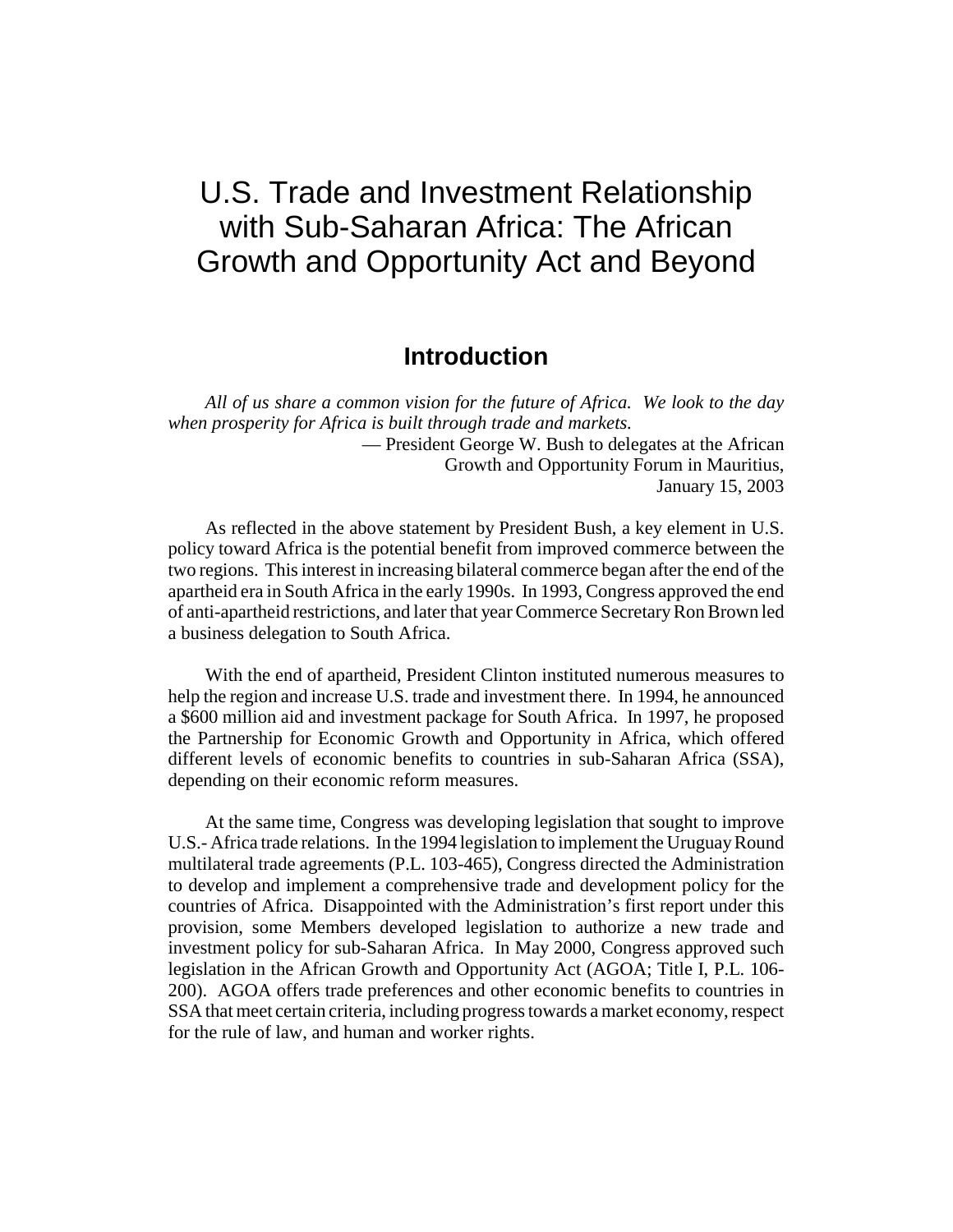



**Source:** Map Resources. Adapted by CRS. (K.Yancey 6/21/04)

Both the executive and legislative branches continue to consider ways in which to improve trade relations between the United States and SSA. In 2002, the Congress amended AGOA to further increase market access for products from SSA.<sup>1</sup> The Administration began free-trade negotiations with the South African Customs Union (Botswana, Namibia, Lesotho, South Africa, and Swaziland) in June 2003. In 2004 Congress passed legislation further amending AGOA, extending its benefits beyond the original deadline and clarifying certain provisions. This legislation also included directives to the President on investment initiatives and technical assistance. Congress passed legislation in December 2006 which further amends AGOA, to extend certain provisions concerning textile and apparel imports to  $2012<sup>2</sup>$ .

This report presents perspectives on African economic trends and provides an overview of U.S. trade and investment flows with SSA. It discusses the provisions of AGOA and the changes that have occurred since its enactment. It concludes with a brief discussion of issues of congressional interest.

<sup>&</sup>lt;sup>1</sup> Section 3108 of the Trade Act of 2002, P.L. 107-210.

 $2^2$  Section 6002 of the Tax Relief and Health Care Act of 2006, P.L. 109-432.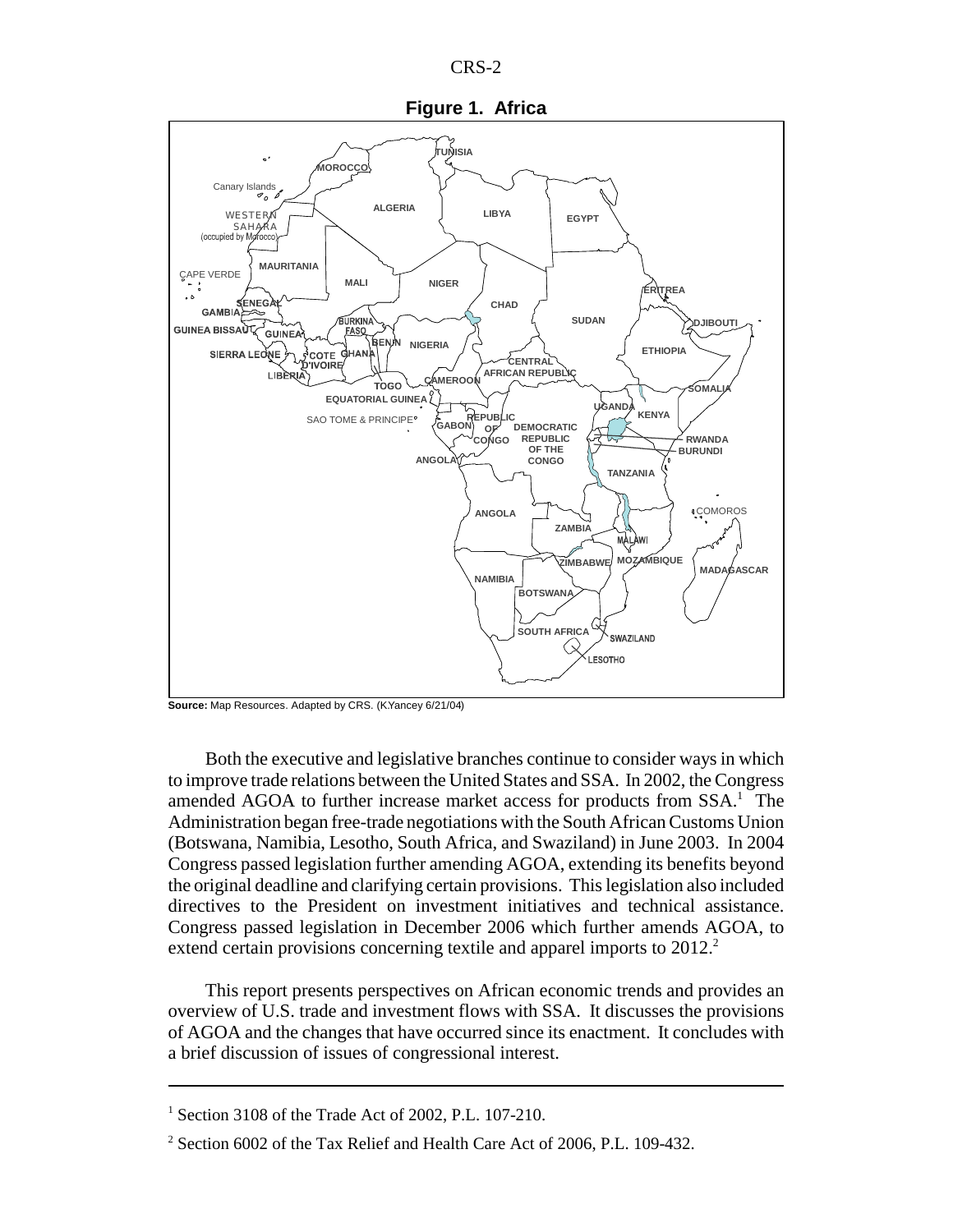# **Perspectives on the Sub-Saharan African Economy**

#### **Historical Perspectives**

The historical pattern of contemporary Africa's economic growth provides insights to help understand Africa's current economic situation and policy options. Between 1960 and 1973, which is the period immediately following independence in most African countries, economic growth was reasonably strong in much of sub-Saharan Africa (SSA). The subsequent two decades were, however, a period of stagnation or decline for most countries.<sup>3</sup> The causes of Africa's slow and stagnant economic growth have been a source of debate among development economists. Analysts have cited poor governance, political instability, geographic features, and historical conditions such as colonialism as different reasons for Africa's economic malaise. Whatever the underlying cause, Africa's slow growth and stagnation have been attributed to slow accumulation of both human and physical capital, dependence on single commodity exports, low productivity growth and pressures from high population growth rates.4

Most African countries experienced a sharp decline in their growth trends at some point between 1973 and 1980, followed by persistent stagnation until the early 1990s. Average SSA per-capita GDP reached its minimum point in the mid 1990s, and still had not recovered to 1970s levels in 2005.<sup>5</sup> High economic growth volatility is a common feature in SSA countries' historical trends. A recent World Bank study finds that SSA has experienced more growth volatility than other regions, resulting in dampened investments and obscuring periods of good performance for some countries. This volatility has been caused by conflict, poor governance, and fluctuating world commodity prices. The authors of the study contend that reducing volatility is at least as important as promoting growth.<sup>6</sup> Recent data demonstrate that many African countries have made a modest recovery since about 1994, but the growth rates for the remainder of the 1990s tended to remain far below the first postcolonial phase.7 For the four decades as a whole, SSA's average per capita income growth of 0.9 percent lagged behind that of other developing countries by 1.5% and approximately 3% below that of the high performing African (Botswana and Mauritius) economies.<sup>8</sup>

<sup>&</sup>lt;sup>3</sup> A. Hoeffler, "The Augmented Solow Model and the African Growth Debate," CSAE, University of Oxford, March 2000.

<sup>&</sup>lt;sup>4</sup> For a further discussion of African economic development, see CRS Report RL32489, *Africa: Development Issues and Policy Options,* by Raymond W. Copson.

<sup>&</sup>lt;sup>5</sup> Jorge Saba Arbache and John Page, "Patterns of Long Term Growth in Sub-Saharan Africa." World Bank, November 2007.

<sup>&</sup>lt;sup>6</sup> Jorge Saba Arbache and John Page, "More Growth or Fewer Collapses? A New Look at Long Run Growth in SSA." World Bank, October 2007.

<sup>7</sup> *The Economist*, May 13-19, 2000.

<sup>8</sup> L. Pritchett, "Patterns of Economic Growth: Hills, Plateaus, Mountains, and Plains," World Bank Paper, July 1998 (hereafter, *Pritchett*);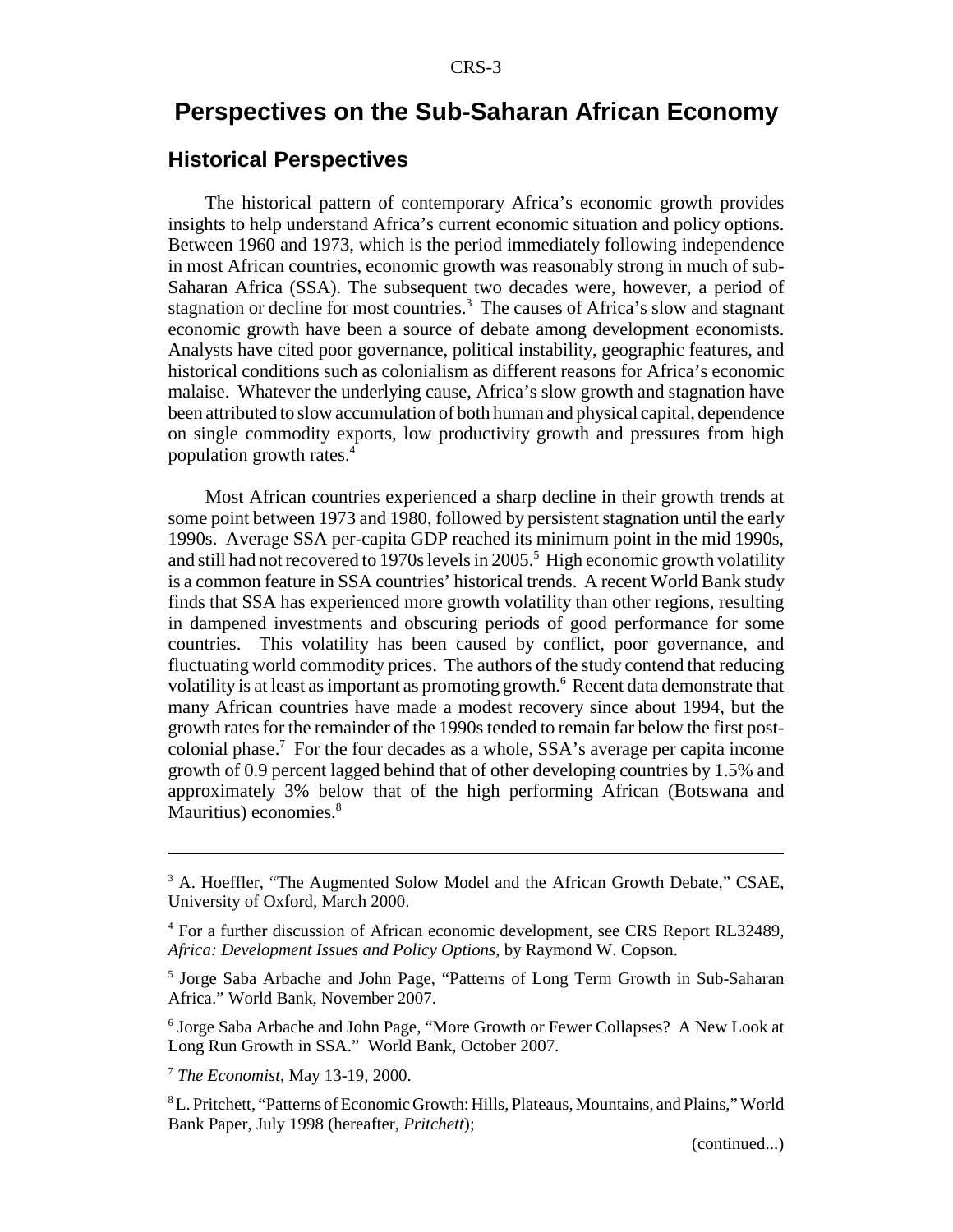Individual African countries have shown widely divergent economic growth performance. A recent study found that in a group of 36 African countries, 22 countries exhibited reasonably robust growth before the long period of stagnation. The remaining 14 either experienced sharp growth fluctuations or showed persistent stagnation at growth rates below 1.5 percent throughout the last three decades. In this study, the high growth rates achieved by Botswana and Mauritius stand out.<sup>9</sup>

The consequence of the long period of stagnation for a large number of African economies, combined with high population growth rates, is that little or no progress has been made in raising the standards of living in these countries. Many African countries have experienced a decrease in the standard of living.10 Between 1960 and 1994, out of 35 SSA countries for which comparable data exist, 16 suffered at least 20% loss in income per capita measured in 1985 constant US dollars. Most of the losses were registered after  $1975<sup>11</sup>$  In contrast to SSA, developed countries have sustained a remarkably steady per capita growth of approximately 2% for about 100 years, and some newly industrializing countries have maintained income growth rates above 3% for nearly three decades, thus enabling them to gain significant ground on the industrialized countries. $^{12}$ 

## **Current Perspectives**

**Economic Growth Forecast.** According to the World Bank, Sub-Saharan Africa's resilient economic growth performance over the past decade suggests that it may have achieved a milestone in its quest for sustained growth. SSA's economic performance from 1995 to 2005 "reverses the collapses in 1975-1985 and the stagnations in 1985-1995."13 Its growth has averaged 4.0% between 2000 and 2005, compared with less than one percent during the early 1990s. In 2006, GDP expanded by 5.6% in SSA. Also, the growth seen in the current period is less volatile and more evenly distributed among African countries than in the past. Twenty-two countries (out of a total 48 Sub-Saharan African countries) have had average growth rates of 4% or greater during the past five years, as compared with only four countries in the first half of the 1990s. In 2006, half of the SSA countries experienced growth of 5% or more. This improved economic performance may reflect many factors, including better governance, increased trade flows, strong commodity prices, rising aid flows,

<sup>8</sup> (...continued)

<sup>[</sup>http://www.worldbank.org/wbi/attackingpoverty/ events/Turkey\_0199/pritch.pdf].

<sup>9</sup> *Pritchett*, p. 18.

<sup>&</sup>lt;sup>10</sup> W. Easterly, "Why Is Africa Marginal in the World Economy?," In G. Maasdrop, ed., *Can South and Southern Africa Become Globally Competitive Economies?* (New York: St Martin's Press, 1996), pp. 19-30.

<sup>&</sup>lt;sup>11</sup> D. Rodrik, "Where Did All the Growth Go? External Shocks, Social Conflict and Growth Collapses," mimeo, London School of Economic and Political Science, August 1998.

<sup>12</sup> *Pritchett*, p. 12.

<sup>13</sup> The World Bank, *Africa Development Indicators 2007,* October 2007.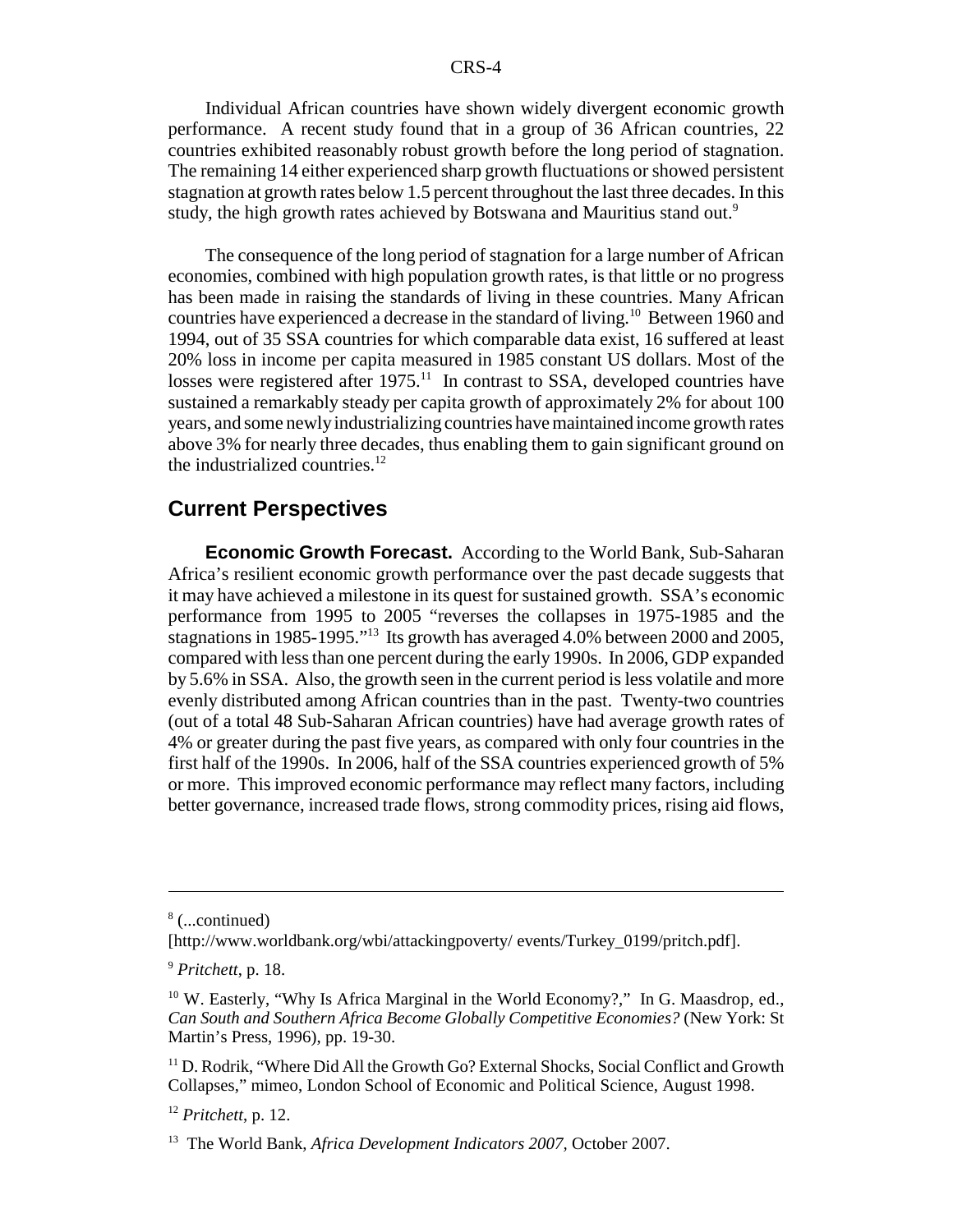and debt forgiveness.<sup>14</sup> Despite these promising trends, most African countries will reportedly not be able to meet the Millennium Development Goal (MDG) of halving poverty by 2015 without doubling their rate of growth.<sup>15</sup>

The World Bank forecasts that sub-Saharan Africa will achieve a real GDP growth rate of 5.8% in 2007 and 2008. The growth rate for the entire world is estimated to be 4.0% in 2006, and is forecasted to be 3.3% in 2007. For all developing countries, economic growth is forecasted to be 6.7%, with the fastest growth in Asia.16

**Investment and Growth Challenges.** Despite the region's improved economic performance, the economic challenges facing Africa remain enormous. African countries are vulnerable to volatile weather conditions, commodity prices, and political events in parts of the continent. Many economies in Africa depend on one or two commodity exports, which leaves them vulnerable to exogenous factors. They are also said to generate too little savings and attract too little investment. According to the UN Economic Commission for Africa, Africa must devote at least 25% of its GDP to investment to achieve sustainable growth.17 Yet, World Bank figures indicate that gross domestic investment (public and private) in Africa only accounted for 19% of GDP in 2005.18 Net foreign direct investment (FDI) at \$11.3 billion was the equivalent of 2% of GDP in 2004. While FDI worldwide remains stable, FDI flows to Africa as a percentage of flows to developing countries as a whole have fallen from approximately 25% in 1970 to 5% in 2004.<sup>19</sup> GDP growth is positive for Africa as a whole, but average population increases of 2.7% in the 1990s have caused per capita GDP to fall during much of the period. SSA's real per-capita income was \$572 in 2005 compared with \$590 in 1980.<sup>20</sup>

**HIV/AIDS.** The HIV/AIDS pandemic is also straining African economies and threatens to curtail future economic growth. The point estimate of SSA's incidence of HIV/AIDS was 6.1% in 2005, and ten countries in southern Africa had incidence rates of over 10%. Botswana, long considered one of the region's most successful economies, had an incidence rate of 24.1%, which is even lower than its peak of 37.3% in 2003. Life expectancy in Botswana has fallen to 35 years, and for the region as a whole, it has fallen to 47 years. Only Swaziland had a higher HIV/AIDS incidence rate than Botswana in 2005, at 33.4%. The pandemic not only diverts resources from investments in productive resources and social services to care for the

<sup>14</sup> The World Bank, *Global Development Finance,* 2006 and 2007.

<sup>15</sup> C. Patillo, S. Gupta, and K. Carey, "Growing Pains," *Finance & Development.* (International Monetary Fund: March 2006).

<sup>16</sup> The World Bank, *Global Development Finance,* 2007.

<sup>17</sup> United Nations, *Economic Report on Africa 2002*, pp. 37.

<sup>&</sup>lt;sup>18</sup> Gross domestic investment is now labeled gross fixed capital formation by the World Bank, but the definition remains the same. From World Bank, *African Development Indicators 2007,* October 2007.

<sup>19</sup> World Bank, *World Development Indicators Online,* October 11, 2006.

<sup>20</sup> World Bank, *African Development Indicators 2007,* October 2007.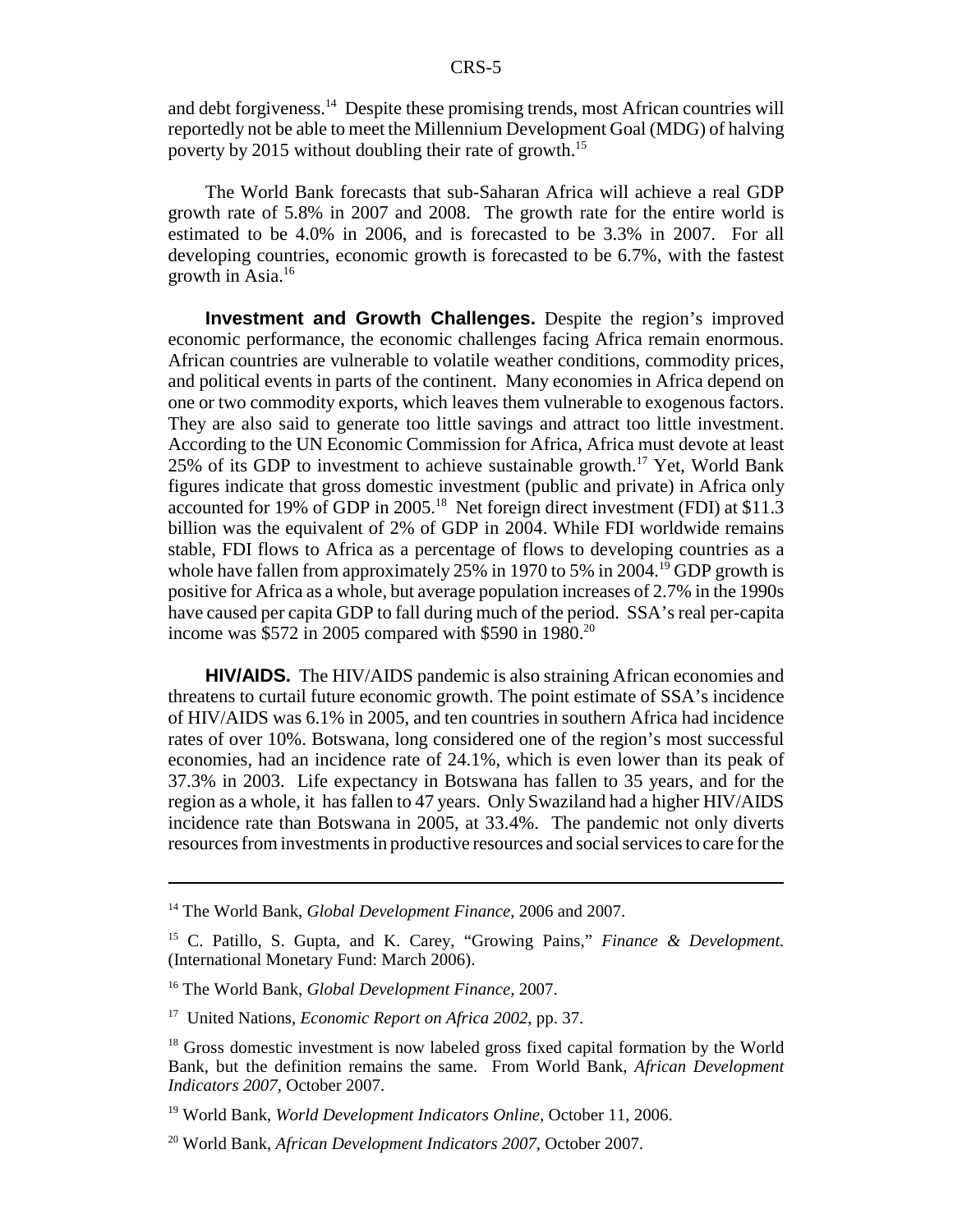sick and dying, but it also erodes human capital by striking some of the most productive members of society: skilled workers, teachers, and professionals.<sup>21</sup>

**Debt.** The debt burden carried by SSA countries has been identified as a drag on the economies of the region. At the end of 2005, the states of SSA owed foreign creditors a total of  $$212.9$  billion.<sup>22</sup> While SSA's debt is comparable to other regions in terms of absolute amount, per capita share (\$291 per head), or debt service as percentage of export earnings (6%), its debt burden has been considered onerous because of its high ratio of debt to income.<sup>23</sup> Africa's total debt was equal to 66% of its income in 2002. As of late 2007, Africa's total debt stood at about 20% of its income.<sup>24</sup> This debt reduction is reportedly the result of debt relief initiatives by the international community. Observers, such as World Bank president Robert Zoellick, acknowledge that the debt relief initiative has been successful in reducing the debt of several African countries, but they are concerned about the future debtsustainability of low income countries in SSA because of new debts being incurred to non-western countries, particularly China.25

# **U.S.-Africa Trade and Investment Trends**

#### **U.S. Trade with Sub-Saharan Africa**

The United States conducts a small share of its total trade with sub-Saharan Africa. In 2007, the United States exported \$13.9 billion to sub-Saharan Africa, or 1.3% of total U.S. global exports of \$1,046 billion. The United States imported \$66.9 billion from the region, or 3.4% of its total imports of \$1,943 billion. Total trade (exports plus imports) between the United States and sub-Saharan Africa more than quadrupled between 1990 and 2007, from \$17 billion to \$81 billion. However, U.S. trade with sub-Saharan Africa as a share of total U.S. trade did not increase as dramatically from 1990 to 2007, from 1.9% in 1990 to 2.7% in 2007.

Although U.S. trade with sub-Saharan Africa is small compared with major trading partners, it is comparable to U.S. trade with several other developing regions. For example in 2007, the United States traded \$87.1 billion (exports plus imports) with the Andean Pact countries (Bolivia, Colombia, Ecuador, Peru, and Venezuela), \$81 billion with the countries of sub-Saharan Africa, \$70.7 billion with the countries of South Asia (Bangladesh, Brunei Darussalam, Cambodia, India, Laos, Macau, Mongolia, Myanmar, Nepal, Pakistan, Sri Lanka, and Vietnam), \$63.1 billion with the Mercosur countries (Brazil, Argentina, Uruguay and Paraguay), and \$41.2 billion

<sup>21</sup> See CRS Report RL33584, *AIDS in Africa*, by Nicolas Cook. Data from World Bank, *African Development Indicators 2007*.

<sup>22</sup> International Monetary Fund, *World Economic Outlook Database,* October 2007.

<sup>23</sup> Ibid., and World Bank, *World Development Indicators Online,* October 16, 2006.

<sup>24</sup> International Monetary Fund, *World Economic Outlook Database,* October 2007.

<sup>&</sup>lt;sup>25</sup> "Zoellick Says Pros and Cons to Chinese Lending in Africa," Agence France Presse, December 18, 2007.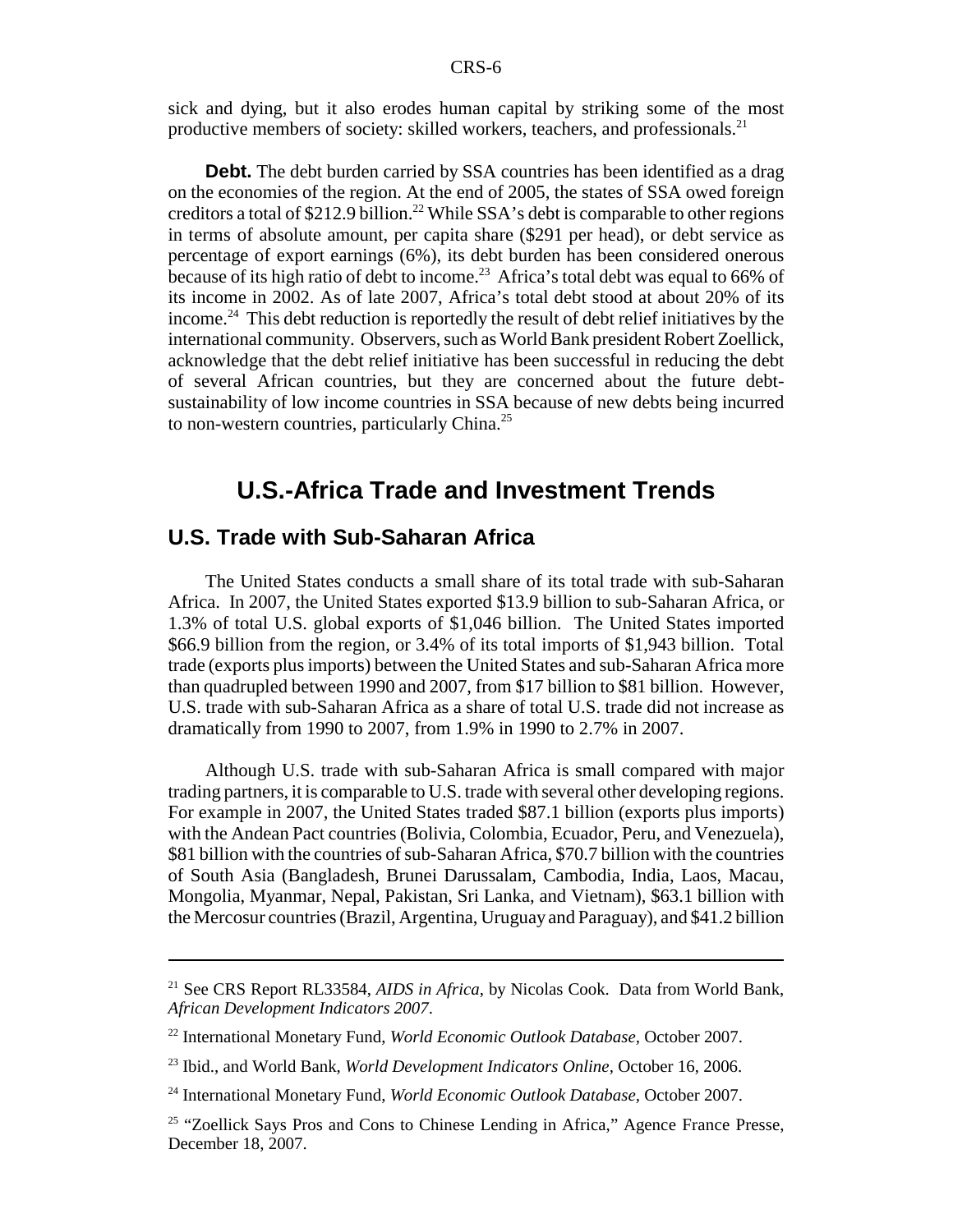with the countries of the U.S. - Central American and Dominican Republic Free Trade Agreement (CAFTA-DR; Costa Rica, El Salvador, Guatemala, Honduras, Nicaragua, and the Dominican Republic).<sup>26</sup>

Most U.S. trade with sub-Saharan Africa is with a small number of countries. Eighty-one percent of U.S. imports from the region were from three SSA countries in 2007: Nigeria (49%), Angola (18%), and South Africa (14%). Exports were similarly concentrated, with 66% of U.S. exports to three countries: South Africa (38%), Nigeria (19%), and Angola (9%). The remaining countries each accounted for less than 6% of U.S. exports to the region. (See **Figures 2 and 3**.)



**Source:** U.S. International Trade Commission data website at [http://dataweb.usitc.gov].

Natural resources dominate U.S. imports from sub-Saharan Africa. Nearly all U.S. imports from the region in 2007 were either energy products (81%), which were almost exclusively petroleum, or minerals and metals (8%) (see **Figure 4**). Nigeria was the largest African and fourth-largest overall oil supplier to the United States. It supplied 60% of U.S. petroleum imports from the region, which accounted for 9% of total global U.S. oil imports. Angola supplied another 23% of U.S. petroleum from the region, and the Democratic Republic of Congo supplied 6%. Other petroleum exporters from the region included Chad, Gabon, and Equatorial Guinea, supplying between three and four percent of U.S. oil imports from Africa. The most important U.S. mineral/metal imports from Africa were platinum, followed by diamonds.

Despite the continued dominance of natural resource products in U.S. imports from sub-Saharan Africa, there has been some growth in the diversity of products imported. Transportation equipment imports from Africa, mainly automobiles from South Africa, increased in value from \$76 million in 1998 to \$605 million in 2004. These imports dropped to \$295 million in 2005, possibly because of the appreciation

 $26$  Regional trade figures from World Trade Atlas. Although the other regions include fewer countries than sub-Saharan Africa, most U.S. trade with sub-Saharan Africa is concentrated in a small number of countries.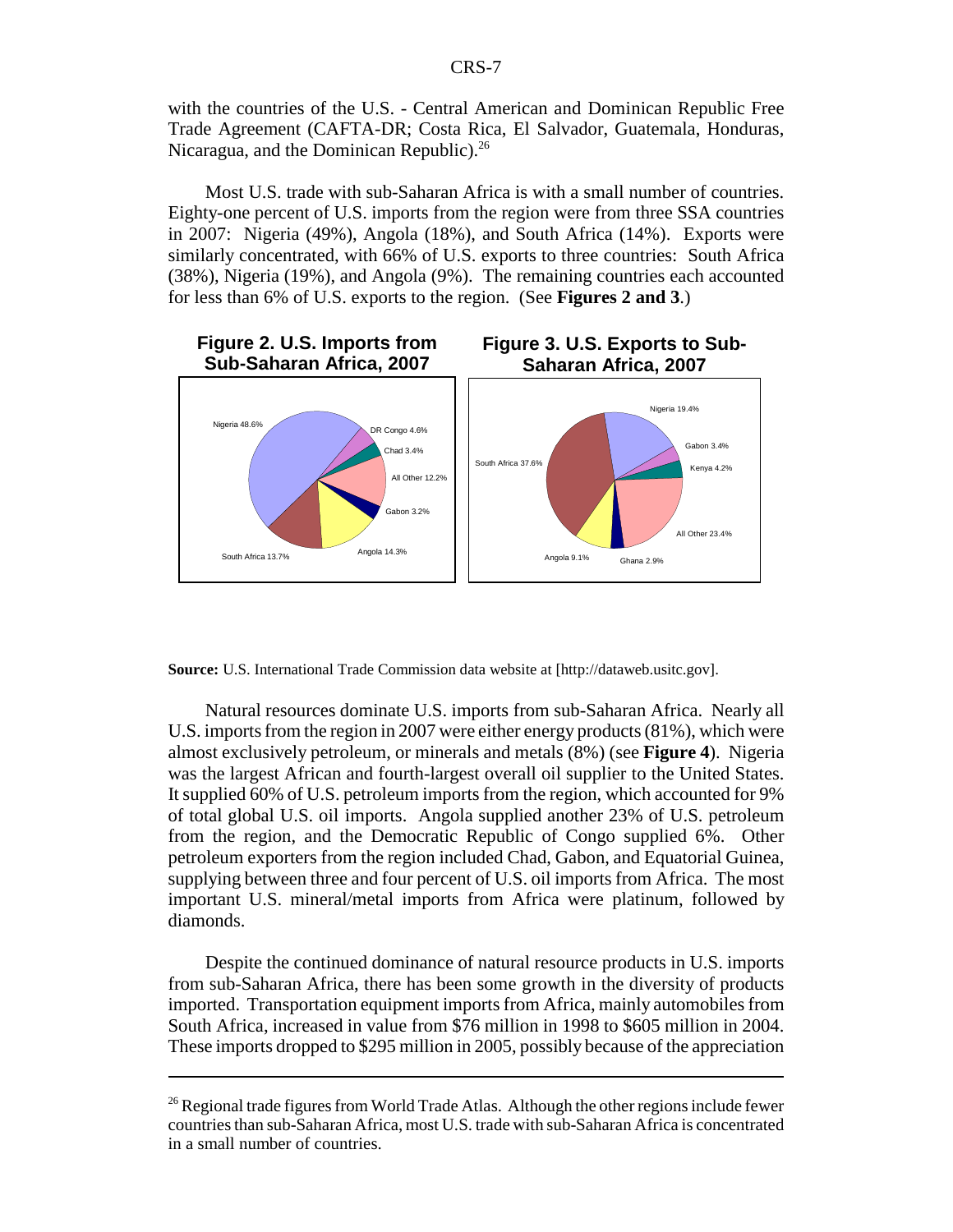of the South African rand. In 2007, U.S. imports of vehicles from SSA were back up to \$578 million. The value of apparel imported from SSA has shown a similar trend, from \$523 million in 1998 to \$1,757 million in 2004. In 2005 this figure declined to around \$1,460 million, and declined further to \$1,291 million in 2006, as a result of the end of the world quota regime for apparel and textiles per the WTO Agreement on Textiles and Clothing  $(ATC)^{27}$  In 2007, apparel imports from Sub-Saharan Africa held steady at \$1,294 million.



#### **Figure 4. U.S. Imports from Sub-Saharan Africa by Product Category, 2007**





**Source:** U.S. International Trade Commission data website at [http://dataweb.usitc.gov/]

 $27$  See "Termination of the Multi Fibre Agreement," above.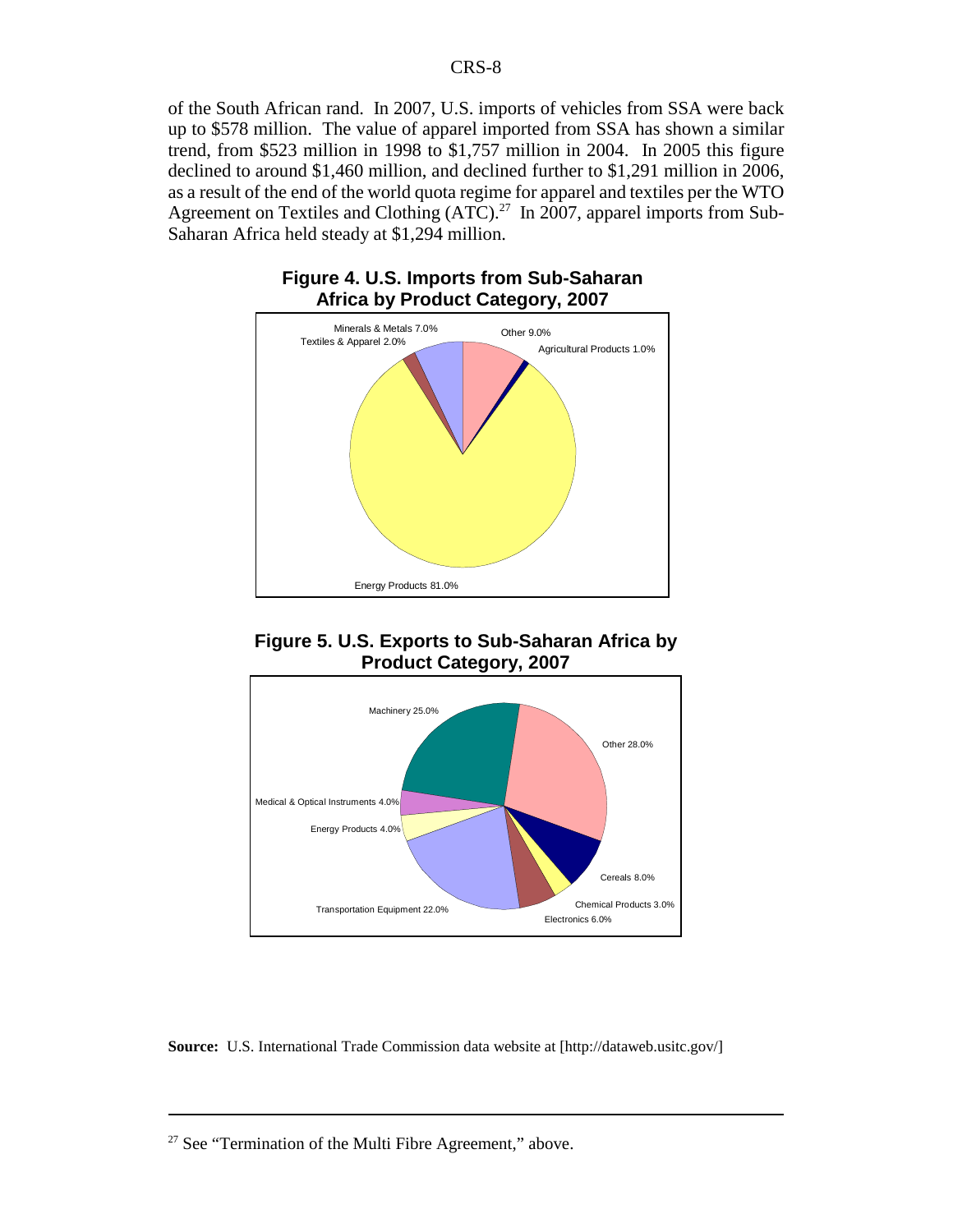U.S. exports to sub-Saharan Africa were more diverse. Machinery and mechanical appliances was the leading export sector in 2007 (25% of U.S. exports to the region), followed by transportation equipment (22%), cereals (8%) and electrical machinery (6%). Mining equipment parts was the leading export item, followed by automobiles and wheat. (see **Figure 5** above).

The United States is among sub-Saharan Africa's major trading partners. In 2005, China was the leading industrial supplier to SSA for the first time with 7.7% of the market, followed by Germany (6.7%), France (6.2%), and the United States  $(5.9\%)$ <sup>28</sup>. The United States was the most important single country destination for exports from SSA, purchasing 29.6% of the region's exports, followed by China  $(10.9\%)$  and the United Kingdom  $(7.1\%)$ <sup>29</sup> The European Union accounted for 31.3% of SSA's imports and 34.4% of its exports, a decline from the two previous years.30

#### **U.S. Investment in Sub-Saharan Africa**

Similar to trade, U.S. investment in Sub-Saharan Africa is a very small percent of worldwide U.S. total investment. At year-end 2006, the stock of U.S. direct investment in sub-Saharan Africa was \$13.75 billion, or less than 1% of the \$2,384 billion in total U.S. direct investment abroad.<sup>31</sup> U.S. capital outflows to Africa (including North Africa) doubled from 2005 to 2006, from about \$1 billion to \$2 billion, though they are still below the 2003 peak of \$2.7 billion.<sup>32</sup> U.S. investment in Africa is heavily toward natural resources: 47% of total U.S. investment in Africa (excluding Egypt) is in the mining sector (including petroleum), compared to 13% in manufacturing, 22% in holding companies, and 5% in wholesale trade. About 8% of total U.S. investment in the mining sector worldwide is in Africa (excluding Egypt).

Four countries accounted for 72% of the stock of U.S. direct investment in sub-Saharan Africa at the end of 2006. For the second year in a row, Equatorial Guinea surpassed South Africa as the leading location for U.S. direct investment in sub-Saharan Africa, representing 31% of the total for the region. Nearly all U.S. investment in Equatorial Guinea was in petroleum. Equatorial Guinea was followed by South Africa, Angola, and Mauritius, which represented 8%, 8%, and 5%,

30 Ibid.

<sup>28</sup> Office of the U.S. Trade Representative, *2007 Comprehensive Report on U.S. Trade and Investment Policy Toward Sub-Saharan Africa and Implementation of the African Growth and Opportunity Act*, May 2007, p. 23. Data were derived from the International Monetary Fund, *Direction of Trade Statistics* 2006.

 $29$  Ibid.

<sup>31</sup> U.S. Department of Commerce, Bureau of Economic Analysis, International Economic Accounts, at [http://www.bea.gov/international/di1usdbal.htm].

 $32$  Ibid.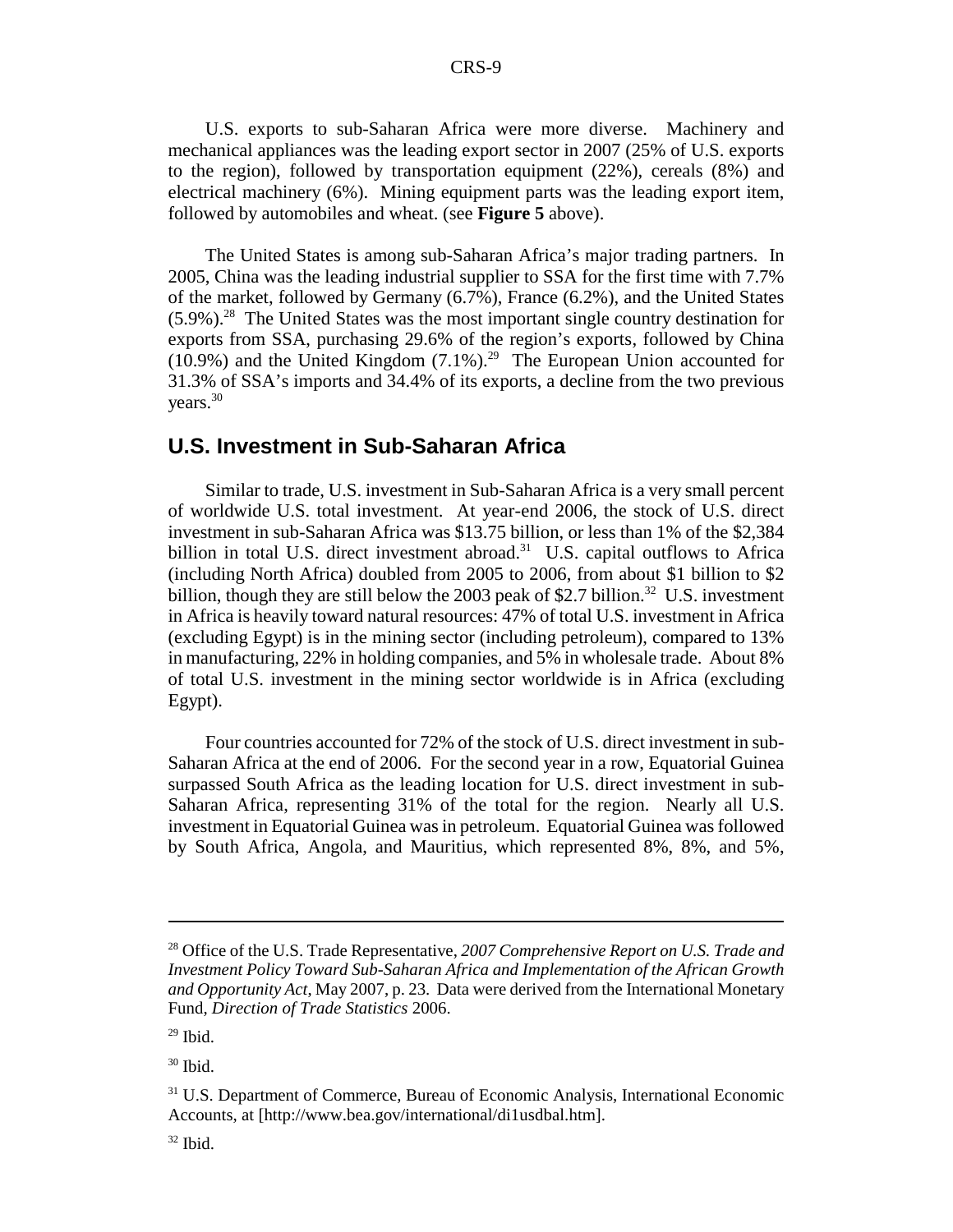respectively, of the stock of U.S. direct investment in the region.<sup>33</sup> Angola and Equatorial Guinea are petroleum exporters, while the primary exports of South Africa and Mauritius to the United States are precious metals and apparel, respectively. For the first time in four years, the stock of U.S. investment in Nigeria was below \$1 billion, at \$339 million.

In recent years, the United States has been the leading source of foreign direct investment in sub-Saharan Africa. According to the United Nations Conference on Trade and Development, the United States accounted for more than 37% of total flows to sub-Saharan Africa from developed countries during the period 1996-2000, followed by France (18%) and the United Kingdom  $(13\%)$ .<sup>34</sup>

# **AGOA: An Update**

In May 2000, Congress approved legislation, the African Growth and Opportunity Act (AGOA; Title I, Trade and Development Act of 2000; P.L. 106-200), to assist the economies of sub-Saharan Africa and to improve economic relations between the United States and the region. This section examines the major provisions of AGOA, related legislative initiatives, and other developments since enactment.

#### **Beneficiary Countries and Trade Benefits**

Subtitle A of AGOA authorized the President to designate sub-Saharan African countries as beneficiary countries eligible to receive duty-free treatment for certain articles that are the growth, product, or manufacture of that country. It directed that in designating a beneficiary country, the President must determine that the country (1) has established, or is making continual progress toward establishing a marketbased economy and is taking other designated actions; (2) does not engage in activities that undermine U.S. national security and foreign policy interests; and (3) does not engage in gross violations of internationally recognized human rights or provide support for international terrorism.

Subtitle B of AGOA describes trade-related benefits that are available to AGOA-eligible countries. Among these benefits is preferential duty-free treatment for certain articles under the U.S. Generalized System of Preferences (GSP). The GSP program is a unilateral trade preference regime that allows certain products from designated developing countries to enter the United States duty-free. Certain categories of articles (see box) are identified in statute as ineligible for this duty-free treatment, because they are "import sensitive." AGOA provides that the President can grant GSP duty-free treatment to all of these articles except one category (see box, textiles and apparel). First, however, after receiving advice from the International Trade Commission, the President must determine that an article is not

 $33$  Ibid.

<sup>34</sup> United Nations Conference on Trade and Development. *World Investment Report 2002: Transnational Corporations and Export Competitiveness*, p. 51.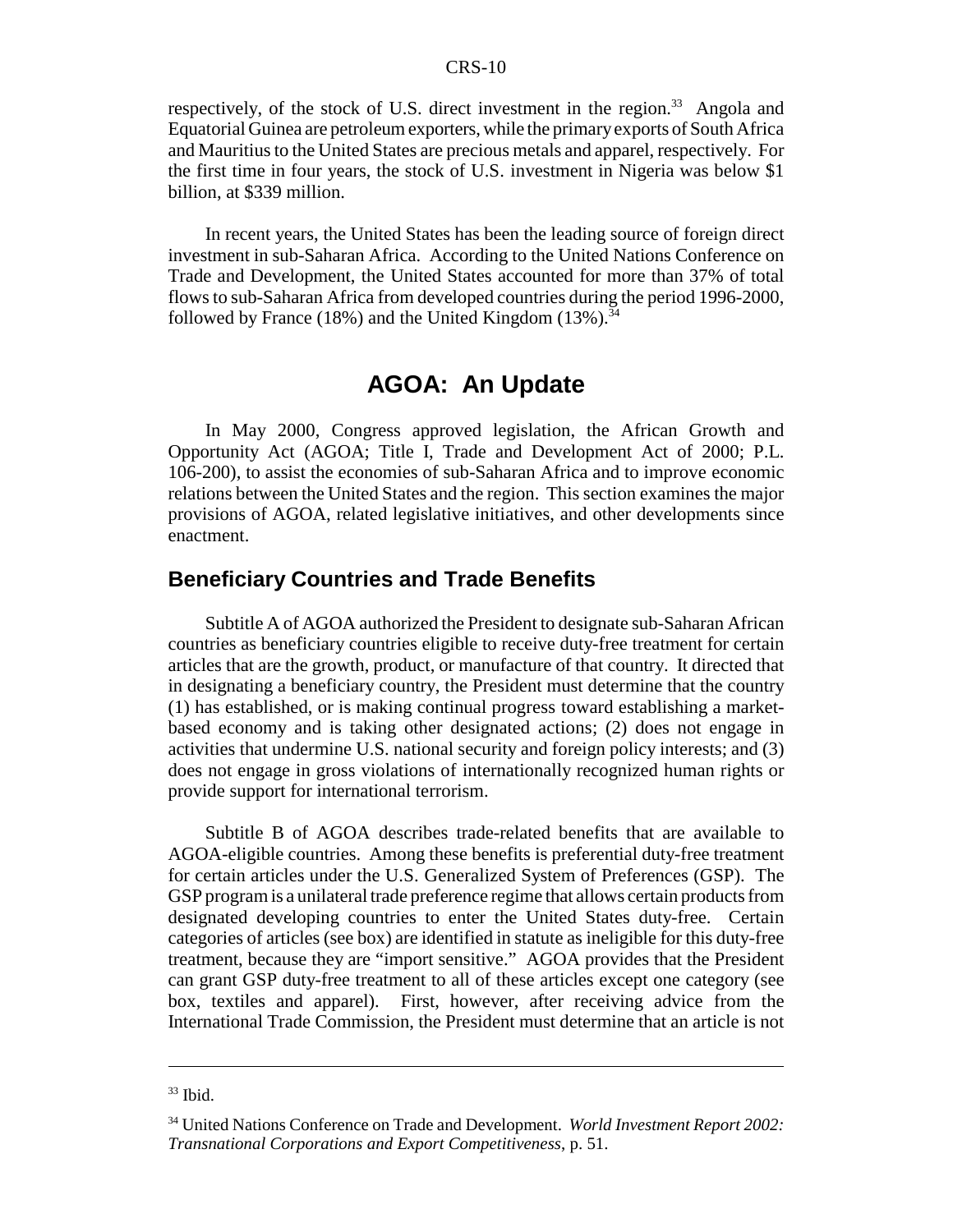import-sensitive in the context of imports from AGOA beneficiaries. These additional articles qualifying for GSP duty-free treatment have to be the growth, product, or manufacture of an AGOA beneficiary country, and they must meet the GSP rules of origin as amended under AGOA. AGOA beneficiaries are exempt from certain limits under the GSP program on allowable duty-free imports ("competitive need limitation").

#### **"Import-sensitive" articles that are ineligible for preferences under GSP:**

- 1. Textile and apparel articles which were not eligible articles for purposes of this subchapter on January 1, 1994, as this subchapter was in effect on such date.
- 2. Watches, except those watches entered after June 30, 1989, that the President specifically determines, after public notice and comment, will not cause material injury to watch or watch band, strap, or bracelet manufacturing and assembly operations in the United States or the United States insular possessions.
- 3. Import-sensitive electronic articles.
- 4. Footwear, handbags, luggage, flat goods, work gloves, and leather wearing apparel which were not eligible articles for purposes of this subchapter on January 1, 1995, as this subchapter was in effect on such date.
- 5. Import-sensitive semi-manufactured and manufactured glass products.
- 6. Any other articles which the President determines to be import-sensitive in the context of the Generalized System of Preferences.

**Textiles and Apparel.** AGOA also allows duty-free and quota-free treatment for textiles and apparel under any of the following conditions:

- Apparel must be assembled in one or more AGOA beneficiary countries from U.S. fabric that was made from U.S. yarns and cut in the United States;
- Apparel must be assembled in one or more AGOA beneficiary countries from U.S. fabric that was made from U.S. yarns. The apparel must be cut in an AGOA country and assembled using U.S. thread; or
- Apparel must be assembled in one or more AGOA beneficiary countries from fabric made in one or more AGOA beneficiary countries from yarn made in the United States or an AGOA beneficiary country. These imports were limited under AGOA to 1.5% of all U.S. imports (in aggregate square meter equivalents) in FY2001, increasing to 3.5% over eight years. (This limit was later amended; see Amendments to AGOA below.)
- For an apparel product of a less developed AGOA beneficiary country (defined as having a per capita gross national product less than \$1,500 in 1998 as measured by the World Bank), that product qualifies for duty-free and quota-free treatment through September 30, 2004 (this deadline was later extended to 2007 and then 2012, see Amendments to AGOA, below), regardless of the country of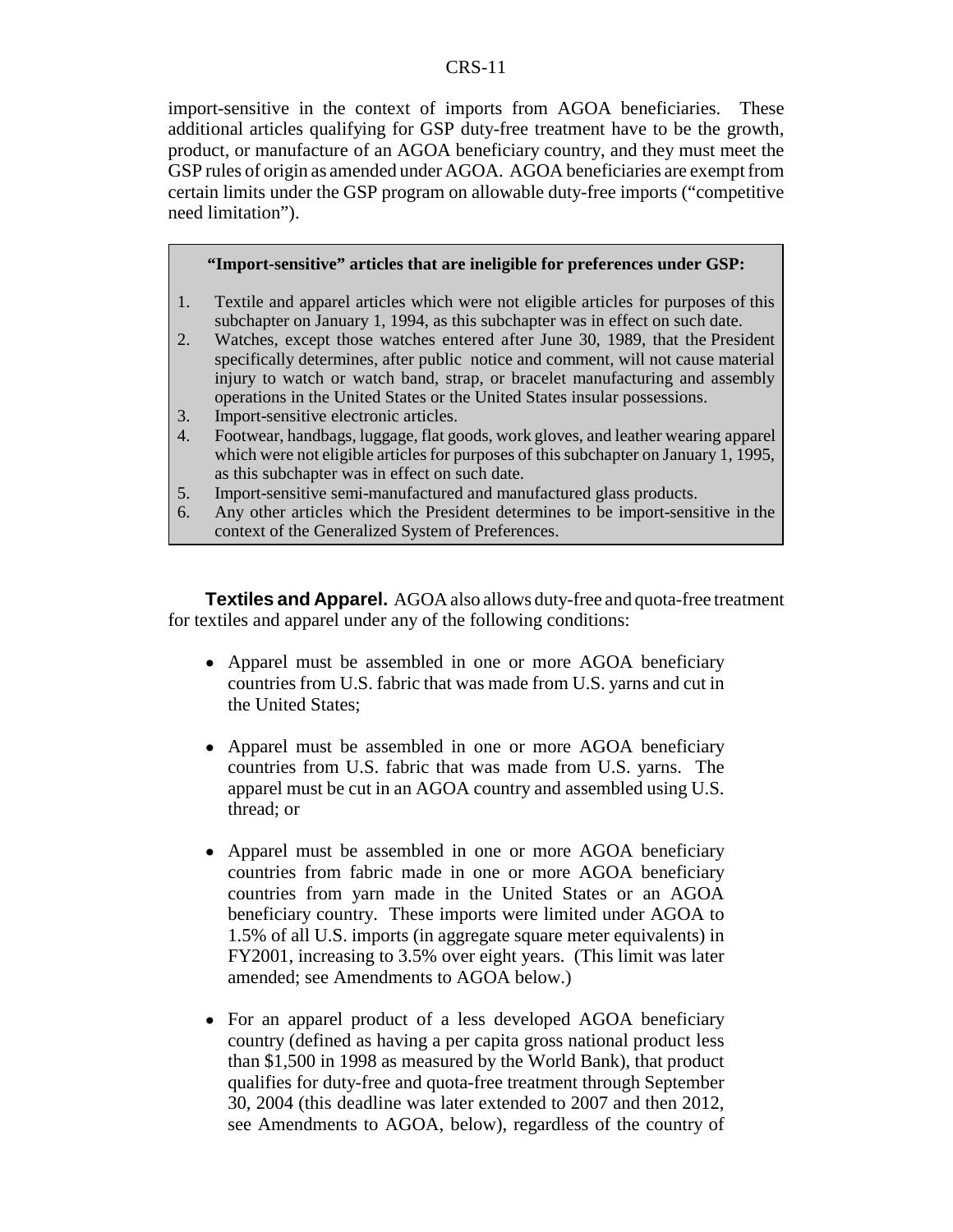origin of the fabric. The square meter equivalents cap on products under this category is 3.5% of all U.S. imports.

To receive the duty-free and quota-free treatment for textile and apparel products as described above, beneficiary countries must adopt an efficient visa system to prevent unlawful transshipment. They also must work with the U.S. Customs Service to report exports and prevent illegal trade. AGOA provided that the Secretary of Commerce must monitor for surges in imports, with the possible withdrawal of duty-free treatment if imports surge beyond a certain level.

**Developments Following Enactment of AGOA.** AGOA was enacted on May 18, 2000. On October 2, 2000, President Clinton recognized the first AGOA beneficiary countries. He identified 34 out of the 48 sub-Saharan African countries as eligible for AGOA benefits. On December 21, 2000, he granted GSP duty-free treatment to more than 1,800 items from AGOA-eligible countries. These items were selected after public review, advice from the International Trade Commission, and interagency review and recommendation. (These 1,800 items are in addition to about 4,600 items already duty-free under GSP.)

During 2001, the Administration declared that 12 AGOA countries had met the additional requirements for duty-free and quota-free treatment for apparel and textiles. Ten of the 12 countries qualified for the provisions for less-developed countries (LDCs) (see the third bullet on the preceding page). Early in 2001, in response to interim regulations that the U.S. Customs Service had issued in October 2000 (65 Fed. Reg. 59,668), some legislators protested that the interim regulations denied duty-free benefits for knit-to-shape articles, contrary to what they said was the intent of the act.  $35$ 

AGOA requires that the President monitor and report annually on the progress of each country in meeting the terms for AGOA-eligibility. Under this requirement, President Bush has made, at the end of each year, annual designations of the countries eligible for AGOA benefits for the following year. The last such designation was in June 2007, when President Bush designated Mauritania as eligible for AGOA benefits.

**Amendments to AGOA.** Congress passed legislation to amend AGOA four times since its initial passage. In 2002, Congress amended AGOA for the first time through the Trade Act of 2002 (P.L. 107-210). An important change pertained to the cap that AGOA had set on imports of apparel assembled in an AGOA country from fabric made in an AGOA country (see the third bullet under Textiles and Apparel above). The Trade Act of 2002 doubled this cap, increasing it to 7% in FY2008. The act, however, left the cap unchanged at 3.5% under the special rule for lesserdeveloped countries. The act also allowed Namibia and Botswana to qualify for the

<sup>&</sup>lt;sup>35</sup> On March 6, 2001, the Chairman and Ranking Member of the House Ways and Means Committee and 8 other Members from both parties wrote to the Secretary of the Treasury saying that the U.S. Customs Service interpretation of benefits for knit-to-shape articles was "wrong." See, Text: Ways and Means AGOA Letter to O'Neill, *Inside U.S. Trade*, March 9, 2001.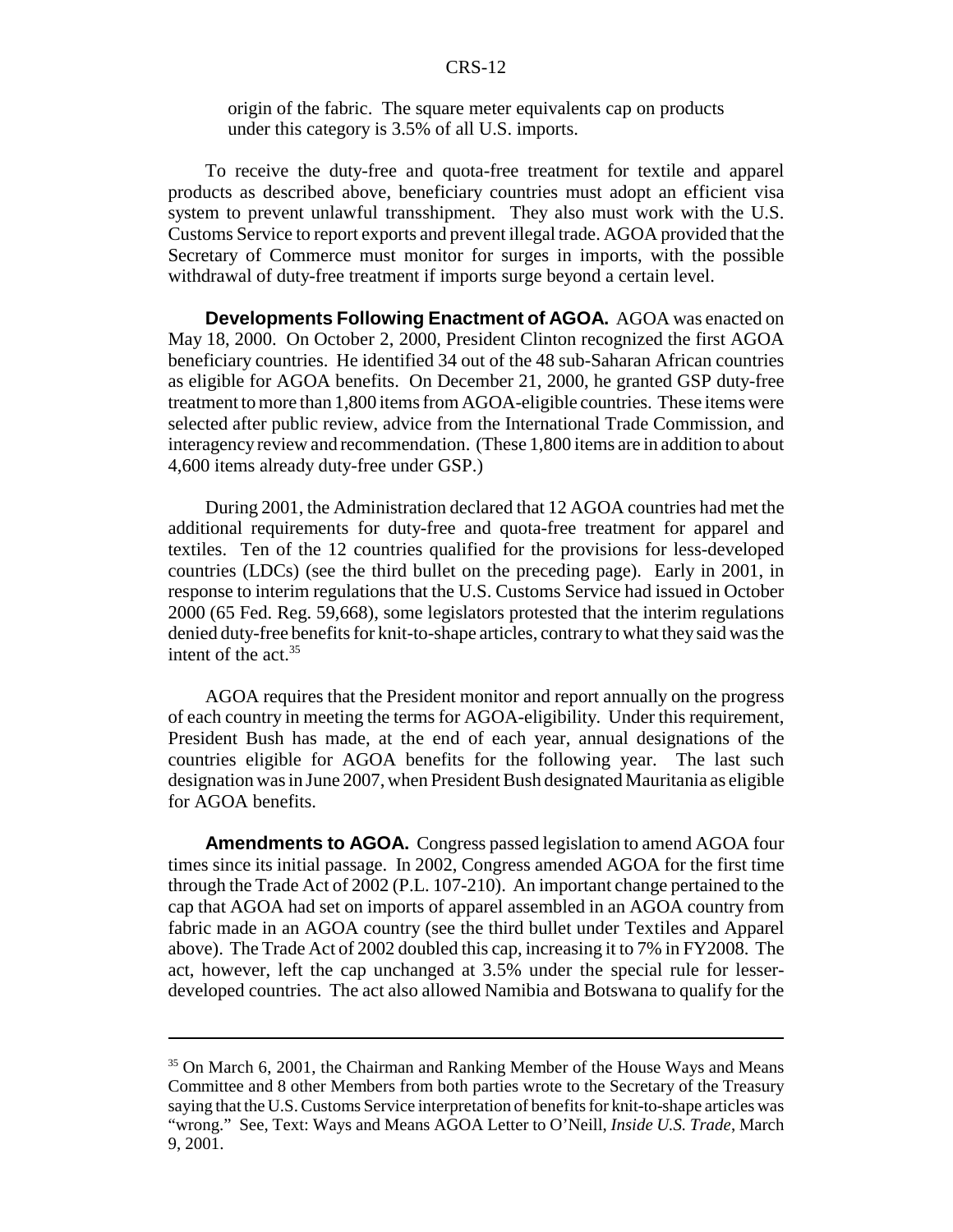special rule for lesser-developed countries, even though their per capita incomes exceed the limit set under AGOA.

The Trade Act of 2002 specifically extended AGOA benefits to knit-to-shape articles and to garments cut in both the United States and an AGOA beneficiary country ("hybrid cutting"). It also made a correction to extend AGOA benefits to merino wool sweaters knit in AGOA beneficiary countries.

The Trade Act included other related provisions. It stated that U.S. workers could be found eligible for trade adjustment assistance, if U.S. production shifted to an AGOA beneficiary country and other conditions were met.<sup>36</sup> It authorized \$9.5 million to the Customs Service for textile transshipment enforcement, and specified that two permanent positions be assigned to South Africa for AGOA enforcement and additional travel funds be allocated for verification in sub-Saharan Africa. It also required that \$1.317 million of the Customs Service budget be spent on programs to help sub-Saharan African countries develop visa and anti-transshipment systems.

In July 2004, Congress amended AGOA further through the AGOA Acceleration Act of 2004 (P.L. 108-274). This legislation extended the deadline for AGOA benefits to 2015, and it also extended the special rule for LDCs from September 2004 to September 2007. It further stipulated that the cap on the volume of allowable U.S. apparel imports under this rule would be decreased starting in the year beginning September 2004, with a major reduction in the year beginning October 2006 (from 2.9% to 1.6%). The rationale behind this change was to encourage fabric production and vertical integration of the apparel industry in Africa. For apparel imports meeting the yarn forward rules of origin, the cap is to remain at 7% until the expiration of the benefits in 2015. The legislation also clarified certain apparel rules of origin to reflect the intent of Congress. Apparel articles containing fabric from both the United States and AGOA beneficiary countries were specifically allowed, as were otherwise eligible apparel articles containing cuffs, collars, and other similar components that did not meet the strict rules of origin. There was also clarification that ethnic printed fabric would qualify for duty free treatment, as long as the fabric met certain standards regarding its size, form, and design characteristics. In addition, apparel articles containing fabrics and yarns recognized in the North American Free Trade Agreement (NAFTA) as being in short supply in the United States were declared as eligible for duty free treatment, regardless of the source of such fabric and yarns. The legislation also increased the maximum allowable content of non-regional or non-U.S. fibers or yarns in AGOA eligible apparel imports, otherwise known as the *de minimis* rule, from 7% to 10%.

The AGOA Acceleration Act included a number of directives for the President. One such directive was to provide agricultural technical assistance by assigning U.S. personnel to at least 10 AGOA beneficiary countries, to help exporters meet U.S. technical standards for agricultural imports. Another directed the President to develop policies to encourage investment in agriculture and agricultural processing,

<sup>36</sup> For more information, see CRS Report RS22718, *Trade Adjustment Assistance for Workers (TAA) and Alternative Trade Adjustment Assistance for Older Workers (ATAA),* by John J. Topoleski.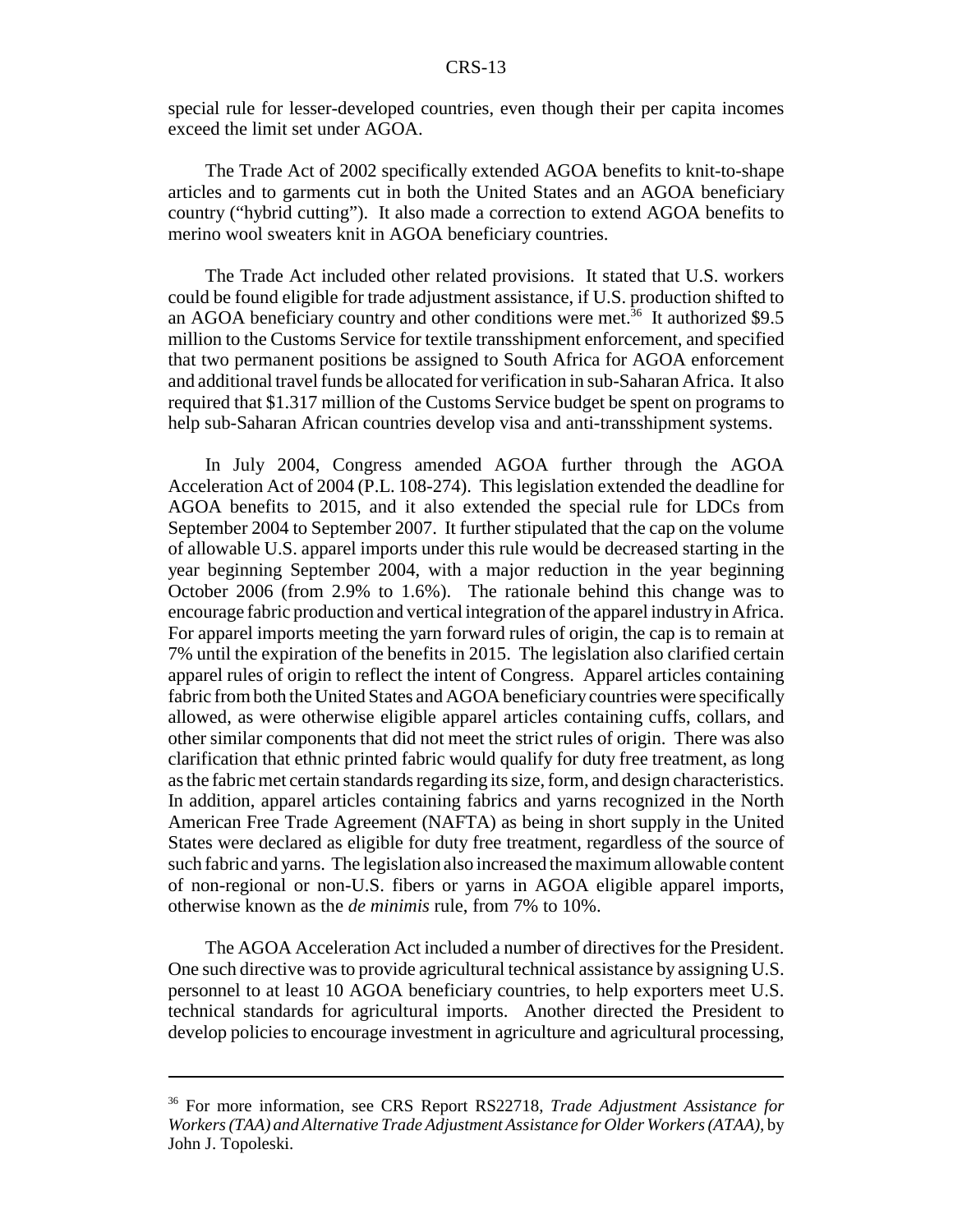as well as investment in infrastructure projects aimed at improving transportation and communication links both within Africa and between Africa and the United States. There was also a directive to foster improved relationships between African and U.S. customs and transportation authorities. An additional directive was to encourage technical assistance and infrastructure projects to assist in the development of the ecotourism industry in sub-Saharan Africa. Finally, another directed the President to conduct a study on each beneficiary country, identifying potential sectors for growth, barriers to such growth, and how U.S. technical assistance can assist each country in overcoming these barriers.

In December 2004, the Miscellaneous Trade and Technical Corrections Act of 2003 (P.L. 108-429) was passed, which contained a technical correction to the AGOA Acceleration Act. The legislation also allowed Mauritius to qualify for the special rule for LDCs for the one year beginning October 1, 2004, with a cap of 5% of total eligible imports under this rule.

Congress passed the Africa Investment Incentive Act of 2006 in December 2006 (Title VI of P.L. 109-432). This act extends the special rule for LDCs which allows textiles and apparel quota- and duty-free access to the U.S. market regardless of the source of materials used, as long as assembly takes place within an AGOA-eligible LDC. The special rule for LDCs would have expired in 2007, but this act extends it to 2012 and increases the cap on square meter equivalents under this rule back to the initial level of 3.5%. This act also contains an "abundant supply" provision stipulating that if a certain fabric is determined by the U.S. International Trade Commission to be available in commercial quantities in AGOA beneficiary countries, then the special rule will no longer apply to apparel and textiles containing that particular fabric.

**Current Beneficiaries.** At present, 40 sub-Saharan African countries are designated as AGOA-eligible. Of the 40 countries that may receive trade benefits, 26 have met the additional requirements to receive duty-free treatment for their textile and apparel products, and of those, 25 qualify for the special rule for lesserdeveloped countries (all but South Africa). See **Table 1** for a list of sub-Saharan African countries and their status under AGOA.

| <b>Table 1. Country Status under AGOA</b> |  |  |  |
|-------------------------------------------|--|--|--|
|                                           |  |  |  |

(as of January 22, 2008)

| <b>Status</b>                                                                        | <b>Countries</b>                                                                                                                                                                                 |
|--------------------------------------------------------------------------------------|--------------------------------------------------------------------------------------------------------------------------------------------------------------------------------------------------|
| Not Designated as Eligible<br>$(8$ countries)                                        | Comoros; Central African Republic; Côte d'Ivoire;<br>Equatorial Guinea; Eritrea; Somalia; Sudan; Zimbabwe.                                                                                       |
| AGOA Eligible Only; Not<br>Eligible under Apparel<br><i>Provision</i> (15 countries) | Angola; Burundi; Republic of the Congo; Democratic<br>Republic of Congo; Djibouti; Gabon; The Gambia;<br>Guinea; Guinea-Bissau; Liberia; Mauritania; Sao Tome<br>and Principe; Seychelles; Togo. |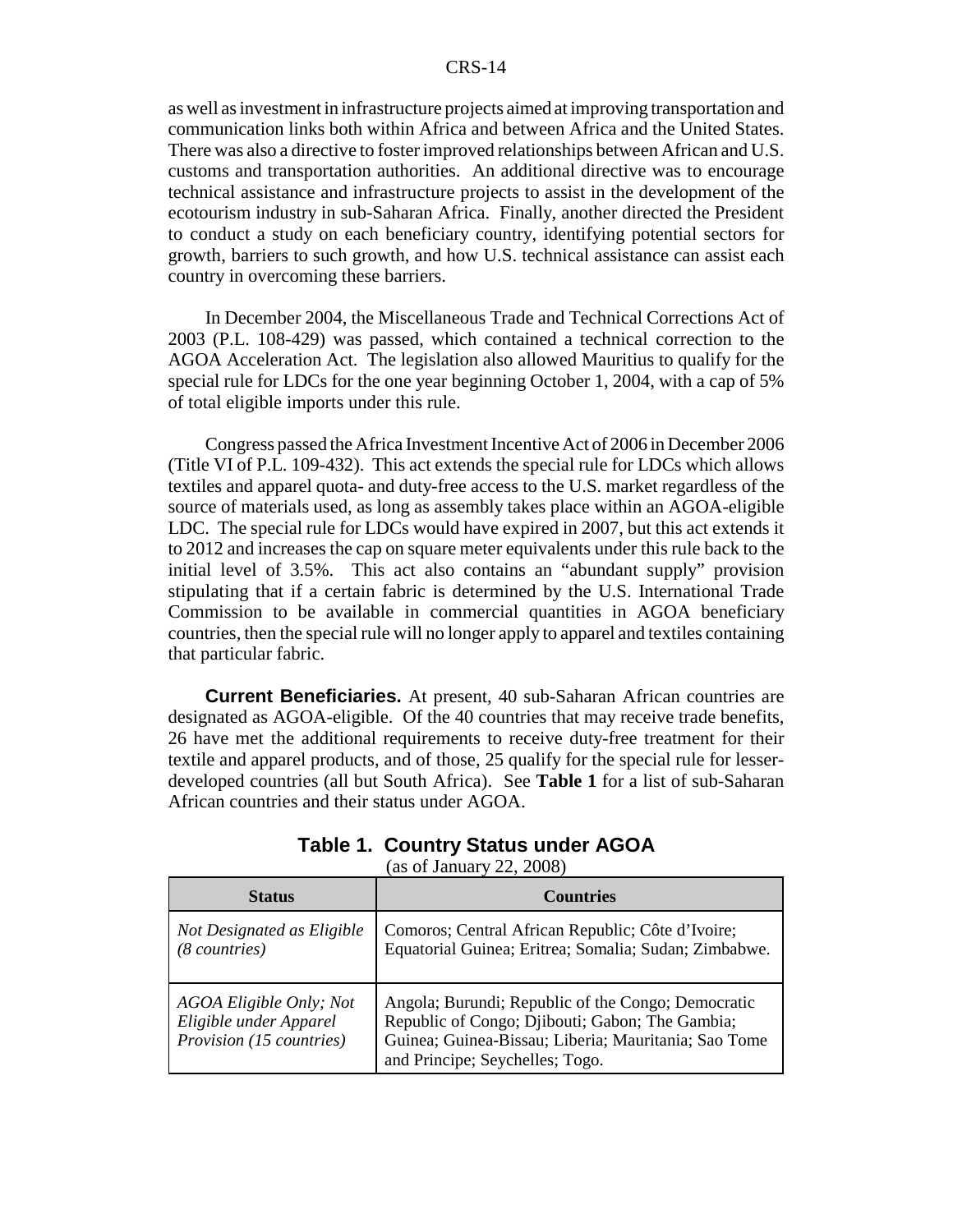| ×.<br>v |
|---------|
|---------|

| <b>Status</b>                                                                                          | <b>Countries</b>                                                                                                                                                                                                                                     |
|--------------------------------------------------------------------------------------------------------|------------------------------------------------------------------------------------------------------------------------------------------------------------------------------------------------------------------------------------------------------|
| AGOA Eligible, Eligible<br>for Apparel Provision,<br><b>Special Rule Does Not</b><br>Apply (1 country) | South Africa                                                                                                                                                                                                                                         |
| AGOA Eligible, Eligible<br>under Apparel Provision,<br>and Special Rule Applies<br>$(25$ countries)    | Botswana; Benin; Burkina Faso; Cameroon; Cape<br>Verde; Chad; Ethiopia; Ghana; Kenya; Lesotho;<br>Madagascar; Malawi; Mali; Mauritius; Mozambique;<br>Namibia; Niger; Nigeria; Rwanda; Senegal; Sierra<br>Leone; Swaziland; Tanzania; Uganda; Zambia |

**Source:** AGOA website maintained by the U.S. Department of Commerce and USTR at [http://www.agoa.gov].

**AGOA Trade Trends.** Imports under AGOA have comprised an increasingly significant share of all U.S. imports from sub-Saharan Africa, and are growing. In 2007, AGOA imports (including imports allowed under GSP) were \$51.1 billion, or 76% of total U.S. imports from sub-Saharan Africa of \$66.9 billion. Considering the AGOA-eligible countries only, rather than the entire region, U.S. imports under AGOA were 79% of all U.S. imports from those countries in 2007. From 2006 to 2007, total AGOA imports (including GSP) grew by  $16\%$ .<sup>37</sup>

Imports under AGOA have been predominately energy-related products. This sector accounted for 93% of AGOA imports in 2007, which is similar to previous years. Not surprisingly, since petroleum is by far the major product imported under AGOA, Nigeria, a leading oil producer, is the major import supplier under AGOA. Nigeria supplied 59% of AGOA imports in 2007, and together with Angola (23%) accounted for 82% of all AGOA imports last year (including GSP). In comparison, 18 AGOA-eligible countries each exported less than \$1 million under AGOA (including GSP), as a group accounting for 0.01% of all AGOA imports. Five of these countries (Benin, Burundi, Guinea-Bissau, Mauritania, and Seychelles) exported nothing under AGOA. The other 14 countries in this group were Burkina Faso, Cape Verde, Djibouti, Gambia, Guinea, Liberia, Mali, Mozambique, Niger, Rwanda, Senegal, Sao Tome & Principe, Seychelles, Sierra Leone, and Zambia.

#### **United States-Sub-Saharan Africa Trade and Economic Cooperation Forum**

Under AGOA, the President was required to establish within a year of enactment, after consultation with Congress and the other governments concerned, a United States-sub-Saharan Africa Trade and Economic Cooperation Forum (hereafter called the Forum). The act stated that the President was to direct certain top officials to host the first Forum meeting with their counterparts from AGOA-

<sup>&</sup>lt;sup>37</sup> Data from the International Trade Commission website, at [http://dataweb.usitc.gov].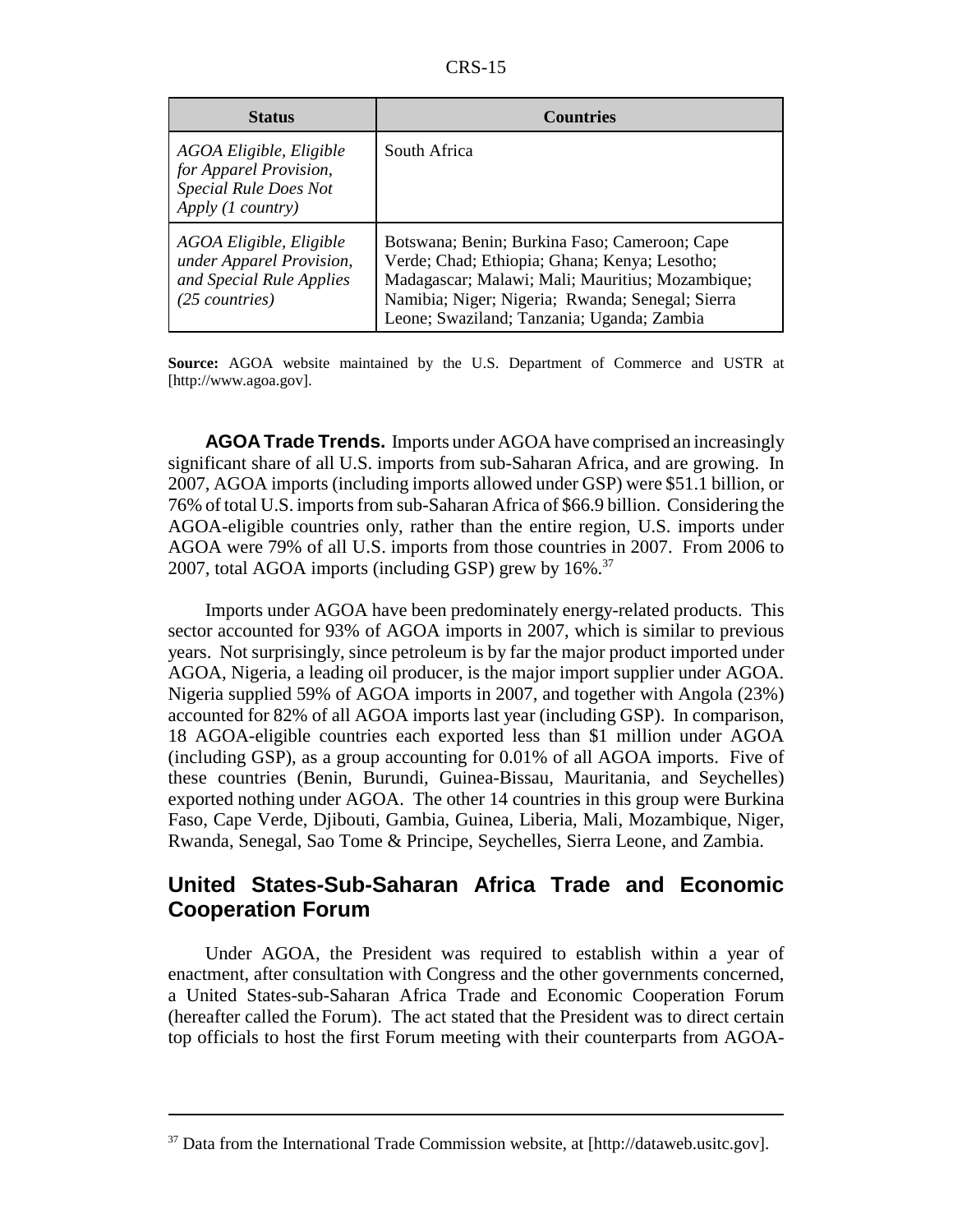eligible countries and countries attempting to meet AGOA eligibility requirements.<sup>38</sup> The purpose of the Forum meeting is to "discuss expanding trade and investment relations between the United States and sub-Saharan Africa and the implementation of [AGOA] including encouraging joint ventures between small and large businesses."

AGOA also required the President to encourage non-governmental organizations and the private sector to hold similar annual meetings, and it required the President to instruct U.S. delegates to the Forum to promote a review of HIV/AIDS in each sub-Saharan African country and the effect on economic development. It required the President to meet, to the extent practicable, with heads of governments of sub-Saharan African countries at least every two years to discuss expanding trade and investment relations, and the first such meeting should be within one year of enactment.

AGOA was enacted May 18, 2000, and almost a year later, on May 16, 2001, President Bush established the Forum and announced plans for its first meeting in Washington in October 2001. The first Forum was held October 29-30, 2001, in Washington, D.C. President Bush addressed the Forum and announced several initiatives: (1) a \$200 million Overseas Private Investment Corporation (OPIC) support facility to give U.S. firms access to loans, guarantees, and political risk insurance for investment projects; (2) a regional office of the Trade and Development Agency (TDA) in Johannesburg to help attract new investment; and (3) the Trade for African Development and Enterprise Program, initially funded at \$15 million, to establish regional hubs to help African businesses in the global market. (These initiatives were implemented; see later sections.)

The second Forum was held January 13-17, 2003, in Port Louis, Mauritius. In a videotaped message, President Bush announced that he would ask Congress to extend AGOA beyond its 2008 deadline. He also outlined other U.S. support for Africa, including assignment of U.S. agricultural officials to the regional business hubs established after the first Forum; a FY2004 budget request for a 50% increase in development assistance; and an additional \$200 million over five years for education and teacher training to the region.

The third Forum was held December 9-10, 2003, in Washington, DC. The fourth Forum took place in Dakar, Senegal, from July 18-20, 2005. President Bush addressed the fourth Forum through videotaped remarks, and he announced the African Global Competitiveness Initiative, which was to provide \$200 million over the next five years to improve the competitiveness of African countries and build their capacity to trade. The fifth Forum was held June 6-7, 2006, in Washington, DC. The sixth forum was held in Accra, Ghana, July 18-19, 2007. For the first time, the sixth Forum combined all three sectors (government, private, and civil society) into one meeting.

<sup>&</sup>lt;sup>38</sup> Representatives from appropriate sub-Saharan African regional organizations and government officials from other appropriate countries in sub-Saharan Africa also could be invited.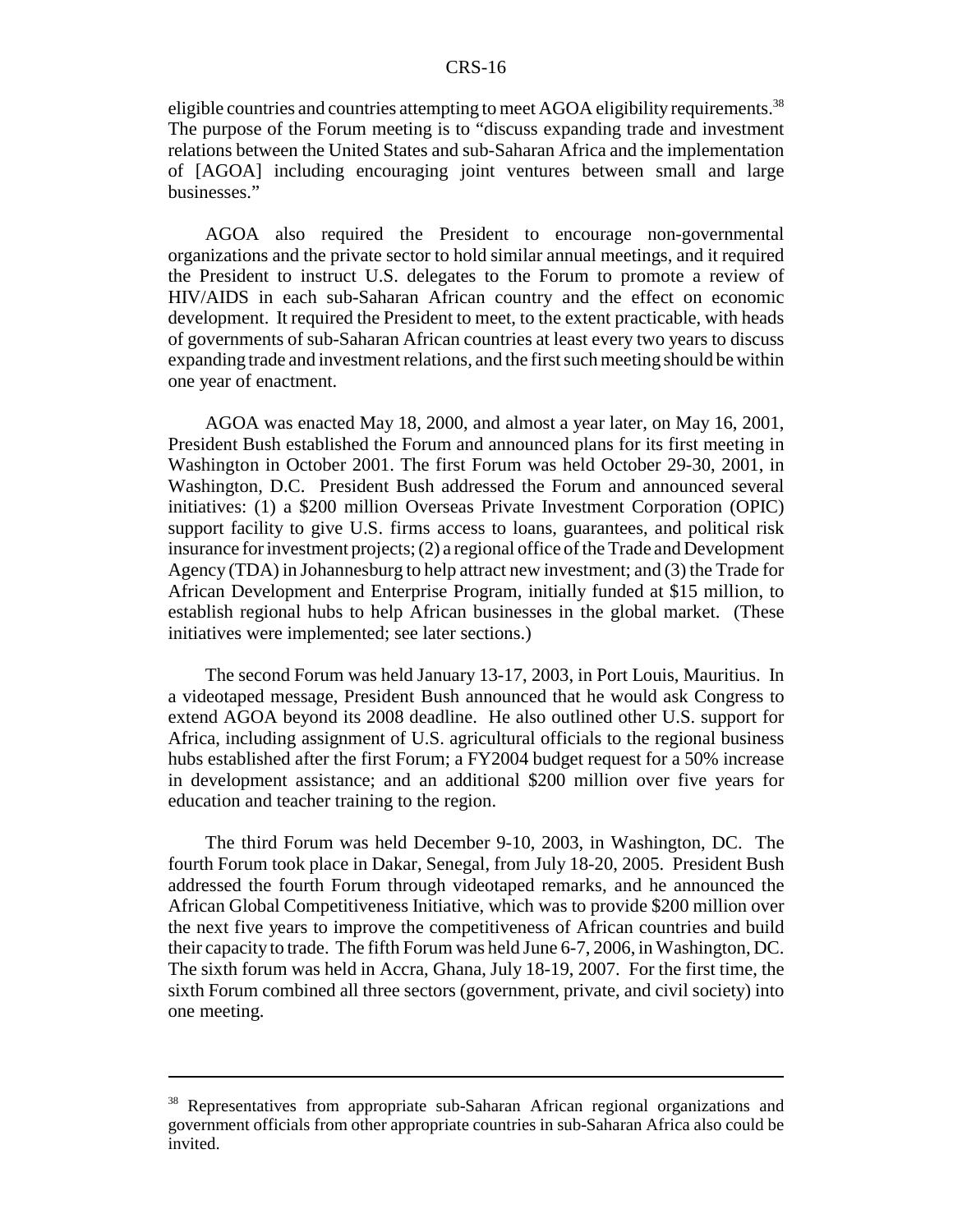# **Technical Assistance and Capacity-Building**

AGOA legislation directed the President to target U.S. government technical assistance and trade capacity building in AGOA beneficiary countries (Sec. 122). This mandate includes assistance to both government and non-governmental actors. The act directs the President to target technical assistance to governments — (1) to liberalize trade and exports; (2) to harmonize laws and regulations with WTO membership; (3) to engage in financial and fiscal restructuring, and (4) to promote greater agribusiness linkages. The act also includes assistance for developing private sector business associations and networks among U.S. and sub-Saharan African enterprises. Technical assistance is also to be targeted to increasing the number of reverse trade missions, increasing trade in services, addressing critical agricultural policy issues, and building capabilities of African states to participate in the World Trade Organization, generally, and particularly in services. In FY2007, the United States reported obligating approximately \$505 million in trade capacity building (TCB) assistance to sub-Saharan Africa, up from \$401 million in 2006. The Millennium Challenge Corporation (MCC) accounted for about \$376 million (74%) of FY2007 TCB assistance for SSA, with \$240 million obligated in Ghana and another \$136 million in Mali.39

**U.S. Agency for International Development (USAID).** AGOA's mandate to encourage trade related technical assistance is primarily implemented by USAID through the African Global Competitiveness Initiative (AGCI), a Presidential Initiative which supplanted the Trade for African Development and Enterprise (TRADE) initiative in 2006. The TRADE initiative had supplanted the Africa Trade and Investment Policy Program (ATRIP), which operated from 1998 to 2003. These initiatives are generally used to focus activities around a common goal, but there are AGOA-related activities that are funded by other initiatives within USAID.

USAID funds various technical assistance programs throughout Africa aimed at improving trade within the region and between the region and the United States. USAID supports regional efforts through its regional missions and the four Regional Hubs for Global Competitiveness (Trade Hubs), located in Ghana, Senegal, Kenya, and Botswana. USAID bilateral missions support projects in individual African countries. The missions and hubs work on improving trade policy both regionally and within country governments. They also have programs to improve trade infrastructure, such as in transportation and energy, and they have enterprise development programs which often target specific industries, such as handicrafts and shea butter.

As mentioned above, AGOA encourages the establishment of private sector linkages between U.S. and SSA businesses. To this end, USAID funds an international business linkage program, South African International Business Linkages (SAIBL), which is implemented by the Corporate Council on Africa. SAIBL assists black-owned South African companies to prepare business plans,

<sup>39</sup> USAID Trade Capacity Building Database, [http://www.qesdb.cdie.org/tcb/index.html]; see also CRS Report RL33628, *Trade Capacity Building: Foreign Assistance for Trade and Development,* by Danielle Langton.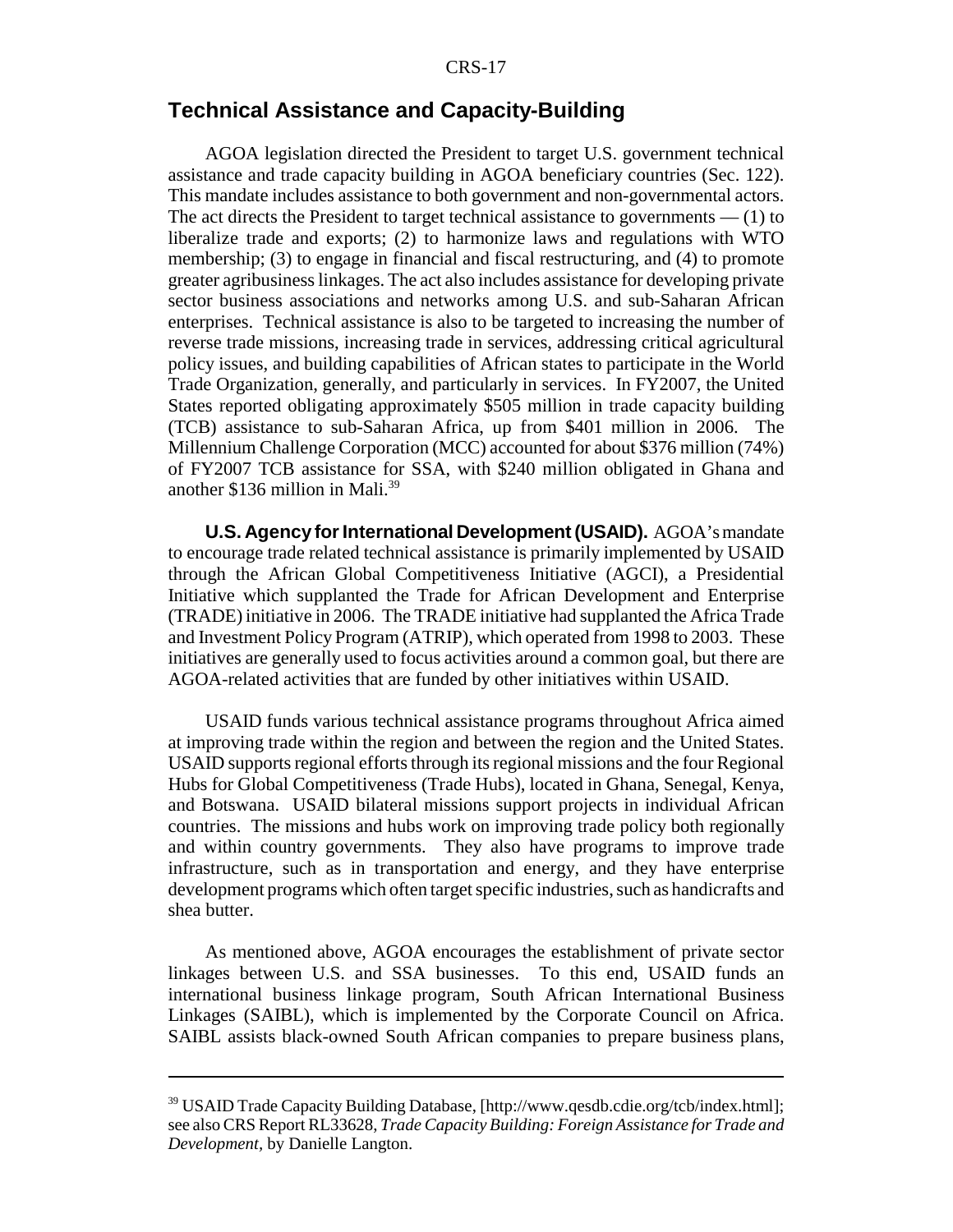achieve International Standards Organization (ISO) certification, participate in U.S. led trade delegations, attend trade shows in the United States, and identify public and private sector export financing. It also assists U.S. firms by identifying trade and investment opportunities in South Africa, by steering U.S. firms to appropriate government and private sector contacts, and by identifying sources of financing. USAID used to fund a similar linkage program for West Africa, the West African International Business Linkages (WAIBL), but it no longer funds this program. The regional trade hubs implement many of the same types of activities as SAIBL, except that they focus more on promoting trade in general and not just exports to the United States.

**Assistant U.S. Trade Representative for Africa (AUSTRA).** Sec. 117 of AGOA supported the creation of this position to serve as the "primary point of contact in the executive branch for those persons engaged in trade between the United States and sub-Saharan Africa," and the chief adviser to the U.S. Trade Representative (USTR) on trade and investment issues pertaining to Africa. This position previously had been established by President Clinton in 1998. One primary function of AUSTRA is to make the yearly determinations as to which countries are eligible for AGOA benefits generally, and also its special textile and apparel benefits. The AUSTRA also sponsors projects for WTO training for SSA trade negotiators, provides support for the Trade Advisory Committee on Africa, and maintains the [http://www.agoa.gov] website. The AUSTRA produced the AGOA Competitiveness Report, which was submitted to Congress on July 13, 2005. Mandated by the AGOA Acceleration Act of 2004, this report provides an analysis of potential economic growth sectors in Africa, barriers to growth in those sectors, and recommendations for U.S. technical assistance to assist in overcoming those barriers.40

**Overseas Private Investment Corporation (OPIC).** Since the enactment of AGOA, Sub-Saharan Africa has been one of OPIC's stated priorities. At the end of 2005, 15% of OPIC's total portfolio was in the region. As of September 2006, OPIC's exposure in the region was over \$1.8 billion. In FY2006, OPIC supported 14 projects in SSA, or 20% of the year's 70 projects in total. OPIC has focused on projects to strengthen the region's basic financial infrastructure and housing sectors.<sup>41</sup>

OPIC works in Africa and globally through three basic products including political risk insurance, finance (loan guarantees and direct loans), and investment funds. In 2005, OPIC provided \$250 million in financing to establish two private equity investment funds in Africa. The first of these new funds is managed by Emerging Markets Partnership (EMP), and it targets infrastructure investments and related industries in Africa. The second fund, Ethos Fund V, aims to promote the expansion of medium-sized enterprises in Sub-Saharan Africa, emphasizing South Africa and the manufacturing and services sectors. These funds are in addition to

<sup>&</sup>lt;sup>40</sup> See AGOA Competitiveness Report, [http://www.ustr.gov/assets/Document Library/ Reports\_Publications/2005/asset\_upload\_file604\_7857.pdf].

<sup>&</sup>lt;sup>41</sup> Report of the Overseas Private Investment Corporation on the Host Country Development and U.S. Economic Effects of OPIC-Assisted Projects, Fiscal Year 2006. Submitted pursuant to Section 240A of the Foreign Assistance Act of 1961, as amended, March 2007.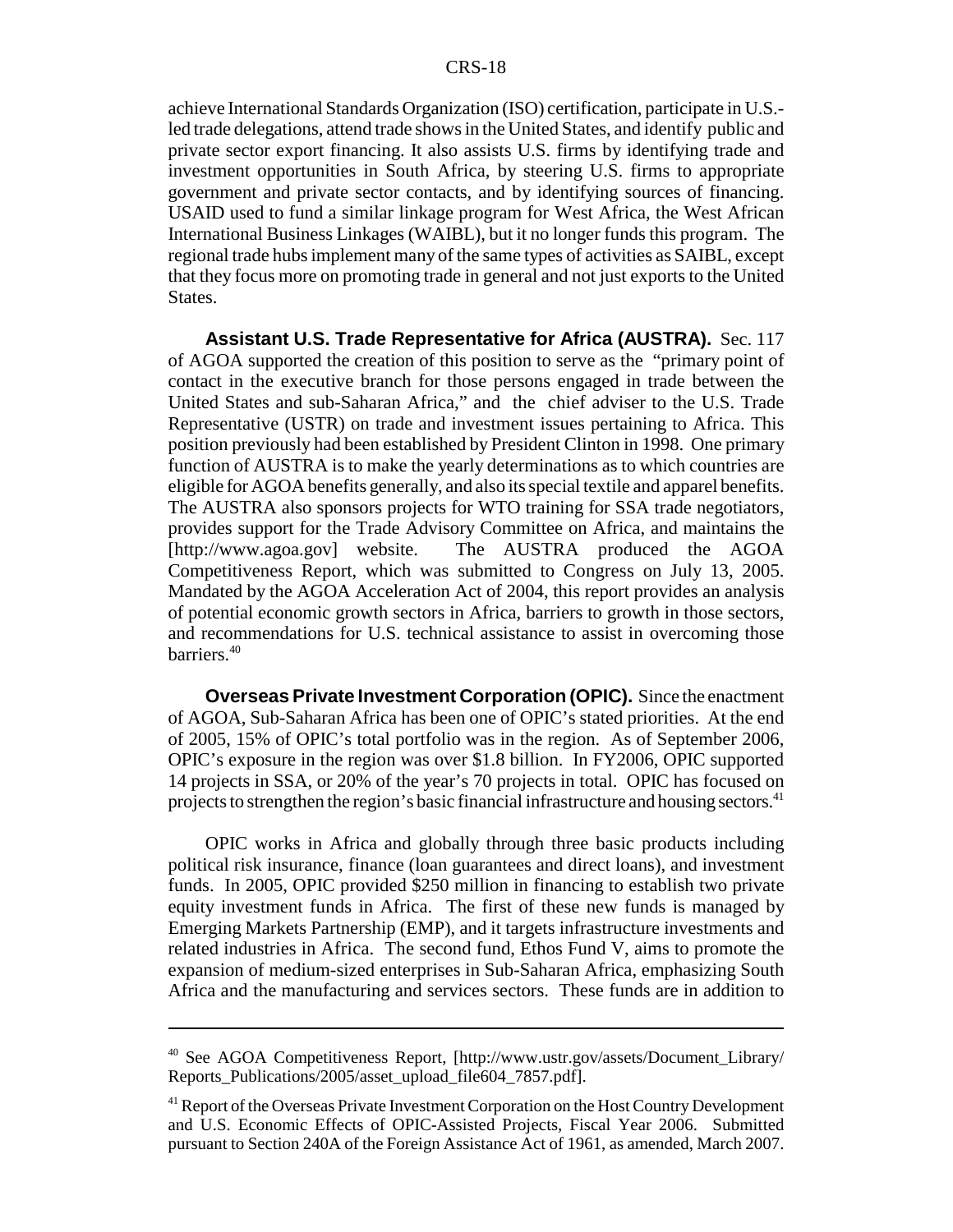three funds currently supported by OPIC, which are the \$20 million Africa Growth Fund, the \$110 million Modern Africa Growth and Investment Fund, and the ZM Africa Investment Fund. As initially planned, all three of these latter funds are currently divesting their assets.

**Export-Import Bank (Ex-Im).** AGOA expressed the sense of Congress to continue to expand the bank's financial commitments to its loan, guarantee and insurance programs to African countries. The legislation also commended the Bank's sub-Saharan Africa Advisory Committee for its work in fostering economic cooperation between the United States and SSA. This committee was reauthorized to September 30, 2011 (P.L. 109-438).<sup>42</sup> The 2006 legislation reauthorizing the Bank also requires the Bank to report annually on its efforts to improve its working relationship with the African Development Bank and other African institutions.<sup>43</sup>

The Ex-Im Bank does not finance imports into the United States. However, it does provide loans and guarantees for U.S. exports to the region, some of which can be used to manufacture goods eligible for import to the United States under AGOA. This financing can cover manufacturing equipment, the purchase of U.S. fabric, yarn, and thread necessary for eligibility under AGOA textile provisions, or other raw materials or components used for manufacturing. Ex-Im operates in all 48 SSA countries, although Bank activity and eligibility for specific programs vary according to risk factors. In FY2007, Ex-Im Bank authorized 127 transactions totaling about \$424 million in 18 SSA countries. According to its estimates, Ex-Im Bank covered approximately 3.1% of the total \$14.1 billion of U.S. exports to SSA. By contrast, Ex-Im typically covers about 1% of U.S. exports worldwide.<sup>44</sup> In FY2006, Africa accounted for about 2.8% of the total authorizations of the Bank. At the end of the fiscal year, Ex-Im Bank's exposure in SSA was about \$2.5 billion, or 4.3% of its total global exposure.45 By contrast in FY2002, Africa accounted for 2.3% of the loan guarantees and 5% of the medium-term insurance instruments supported by the Bank with a total exposure of \$3.2 billion.<sup>46</sup>

In order to increase its lending activities in Africa, the Bank began its Africa Pilot Program (STIPP) in 1999 to provide short-term export credit to sub-Saharan African countries, many of whom are not eligible for other Ex-Im financial instruments. This program was initially funded at \$100 million. Ex-Im also announced in 2000 a pilot program to provide export credits to African countries to purchase U.S. HIV/AIDS medicines. $^{47}$  This program allows countries to extend payment of these pharmaceutical purchases to five years from standard repayment terms of six months. These export credits have covered two contracts valued at \$15

 $42$  Export-Import Bank Reauthorization Act, 12 U.S.C.  $635(b)(9)(B)(iii)$ .

<sup>43</sup> CRS Report RL33440, *Export-Import Bank: Reauthorization,* by James K. Jackson.

<sup>44</sup> Ex-Im Bank Africa Update, January 2008.

<sup>45</sup> Ex-Im Bank, 2006 Annual Report.

<sup>46</sup> Ex-Im Bank, 2002 Annual Report.

<sup>47</sup> See "Short-Term Africa Pilot Program," [http://www.exim.gov/africa-i/afr02fac.html].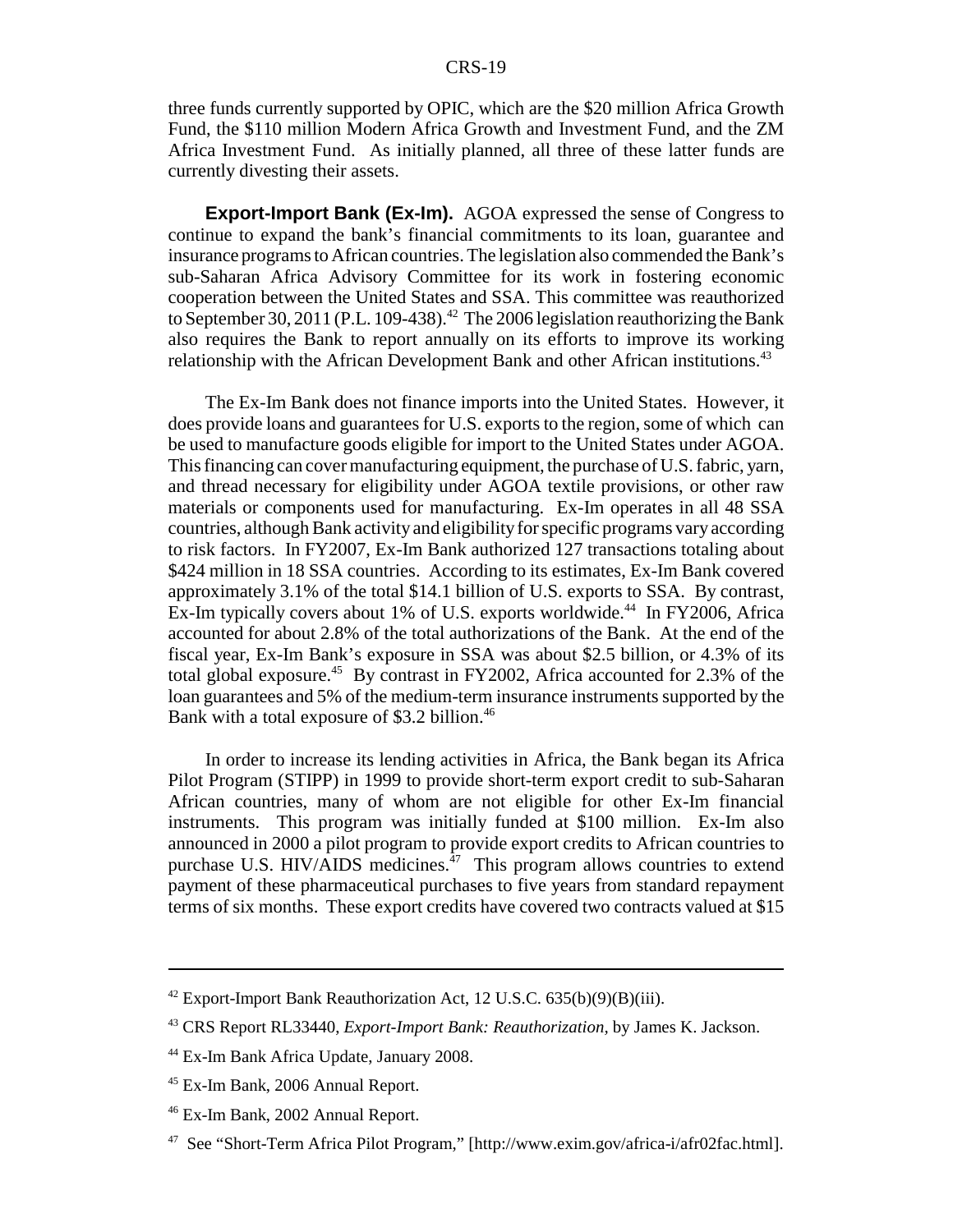million for medicines and HIV detection equipment to Nigeria and Togo.<sup>48</sup> In addition, the Bank reported that as a result of Paris Club sovereign debt restructuring negotiations, it had entered into agreements to restructure or to forgive public sector debt obligations totaling \$92 million with eight sub-Saharan African nations in FY2002. These agreements wrote-off all of the Bank's public sector debt exposure in Mozambique, Tanzania, and Uganda.<sup>49</sup>

**U.S. and Foreign Commercial Service (USFCS).** In Sec. 125 of AGOA, Congress found that USFCS presence in SSA had been reduced since the 1980s and that the level of staffing in 1997 (seven officers in four countries) did not "adequately service the needs of U.S. businesses attempting to do business in sub-Saharan Africa."50 Accordingly, the legislation required the posting of at least 20 USFCS officers in not less than 10 countries SSA by December 31, 2001 "subject to the availability of appropriations."51 USFCS was instructed by Congress to open offices in Ghana and Senegal, with the stipulation that additional funds would be added to its overall budget. According to a USFCS official, these additional funds never materialized. Presently, USFCS has nine officers in six SSA countries: Côte d'Ivoire, Ghana, Kenya, Nigeria, Senegal, and South Africa.

Commercial Service officers seek to facilitate the development of markets for U.S. exporters in the countries where they are stationed. Officers assisting U.S. exporters provide evaluations of potential business partners in the country, facilitate U.S. business contacts with local firms, identify potential local distributors or agents of U.S. exports, provide local financing options, and arrange partner background checks. Commercial Service officers also prepare the Country Commercial Guides which chronicle the business environment of the country.

Sec. 125(c) of the legislation directs the International Trade Administration (ITA) to develop an initiative (a) to identify the best U.S. export prospects to the region; (b) to identify tariff and non-tariff barriers that impede U.S. exports to Africa; (c) undertake discussions with African states to increase market access for these goods and services. This activity is being carried out by the ITA in its Market Access and Compliance Unit (MAC). The Unit states that U.S. firms face entrenched tariff and other trade barriers in many African countries, and that its current staff of nine staffers is not adequate to cover the SSA region. In FY2003, MAC was given budget authority to add four analysts and negotiators to address these issues.52

**Trade and Development Agency (TDA).** Although not tasked with specific directives in AGOA, the TDA contributes to trade capacity building in Africa by funding project planning studies, including feasibility studies, training programs and orientation visits (reverse trade missions in which foreign government

<sup>48</sup> Conversation with Export-Import Bank Official, February 6, 2003.

<sup>49</sup> Ex-Im, *2002 Annual Report*, p. 39.

 $50$  AGOA, Sec. 125(a)(4).

<sup>51</sup> AGOA, Sec. 125(b).

<sup>52</sup> International Trade Administration, "Budget Estimates FY2003," Exhibit 13, p. 65; Conversation with ITA official, March 6, 2003.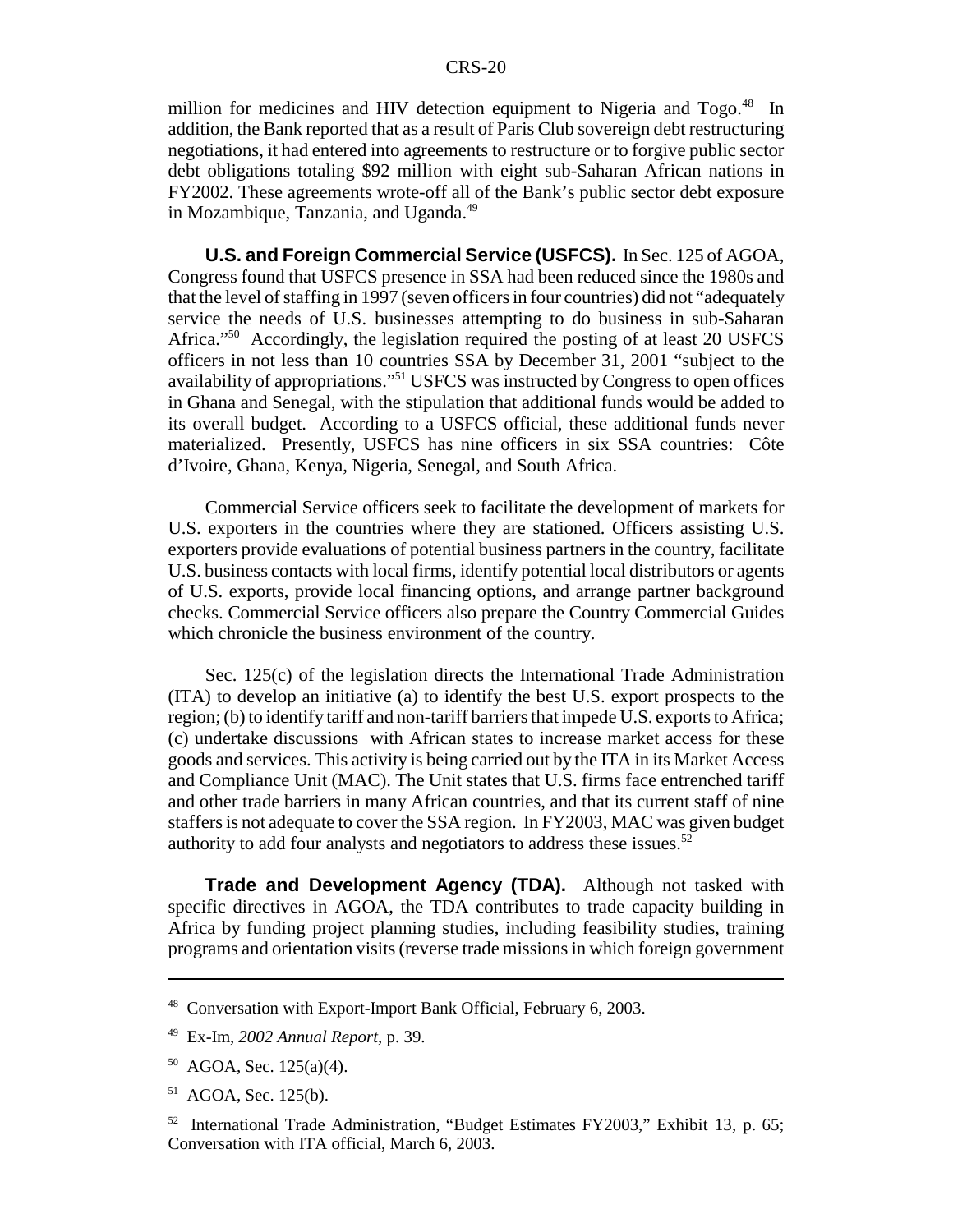officials visit U.S. manufacturers). TDA targets activities that could generate significant U.S. export potential, that could facilitate access to natural resources important to the United States, and that are a priority for host nations and international development efforts. In FY2006, TDA obligated funds for 62 projects in SSA for a total of \$10.6 million, or approximately 22% of its program expenditures.<sup>53</sup>

**Multilateral Initiatives.** In addition to domestic agency programs, the United States participates in several multilateral institutions that provide trade capacity building in Africa and other developing country regions. The World Bank and regional development banks all provide trade capacity building assistance, mainly in the form of loans.

The Integrated Framework (IF) is the main multilateral initiative in trade capacity building. It is a process that assists Least Developed Countries (LDCs) to integrate trade issues into their national development strategies. The IF process begins with a diagnostic study of trade challenges and opportunities in the LDC, and is meant to result in better targeted and coordinated assistance by all donors. Six international institutions collaborate on the IF, including the International Monetary Fund (IMF), the International Trade Center (ITC), the United Nations Conference on Trade and Development (UNCTAD), the United Nations Development Program (UNDP), the World Bank, and the WTO. The IF is funded by an IF Trust Fund, composed of voluntary contributions from multilateral and bilateral donors. Total contributions to this trust fund equaled \$49.66 million as of March 2007, of which the United States contributed \$800,000.<sup>54</sup>

As of November 2007, 23 of the 29 LDCs which have completed the IF trade diagnostic process were in sub-Saharan Africa. An additional six SSA countries (out of 11 total) have started the diagnostic process, and three more (out of five total) are under consideration to begin the IF process.

Several issues have been raised with regard to the IF. The IF was established partly to achieve greater donor coordination, and it is not yet clear whether it will have this effect. In many countries, coordination is an ad hoc activity, achieved as a result of personal relationships rather than through institutional coordination. Thus far, IF work has centered on preparing strategies for trade capacity building, and there has been little coordinated implementation of these strategies.<sup>55</sup> Another concern is that the IF process has raised expectations among the participating LDCs, and these expectations may not be fulfilled by the IF process.

<sup>53</sup> U.S. Trade and Development Agency, *2006 Annual Report*.

<sup>54</sup> See the Integrated Framework website, [http://www.integratedframework.org].

<sup>55</sup> Susan Prowse, "Mega-Coherence: The Integrated Framework," *Trade and Aid: Partners or Rivals in Development Policy.* Cameron May: 2006.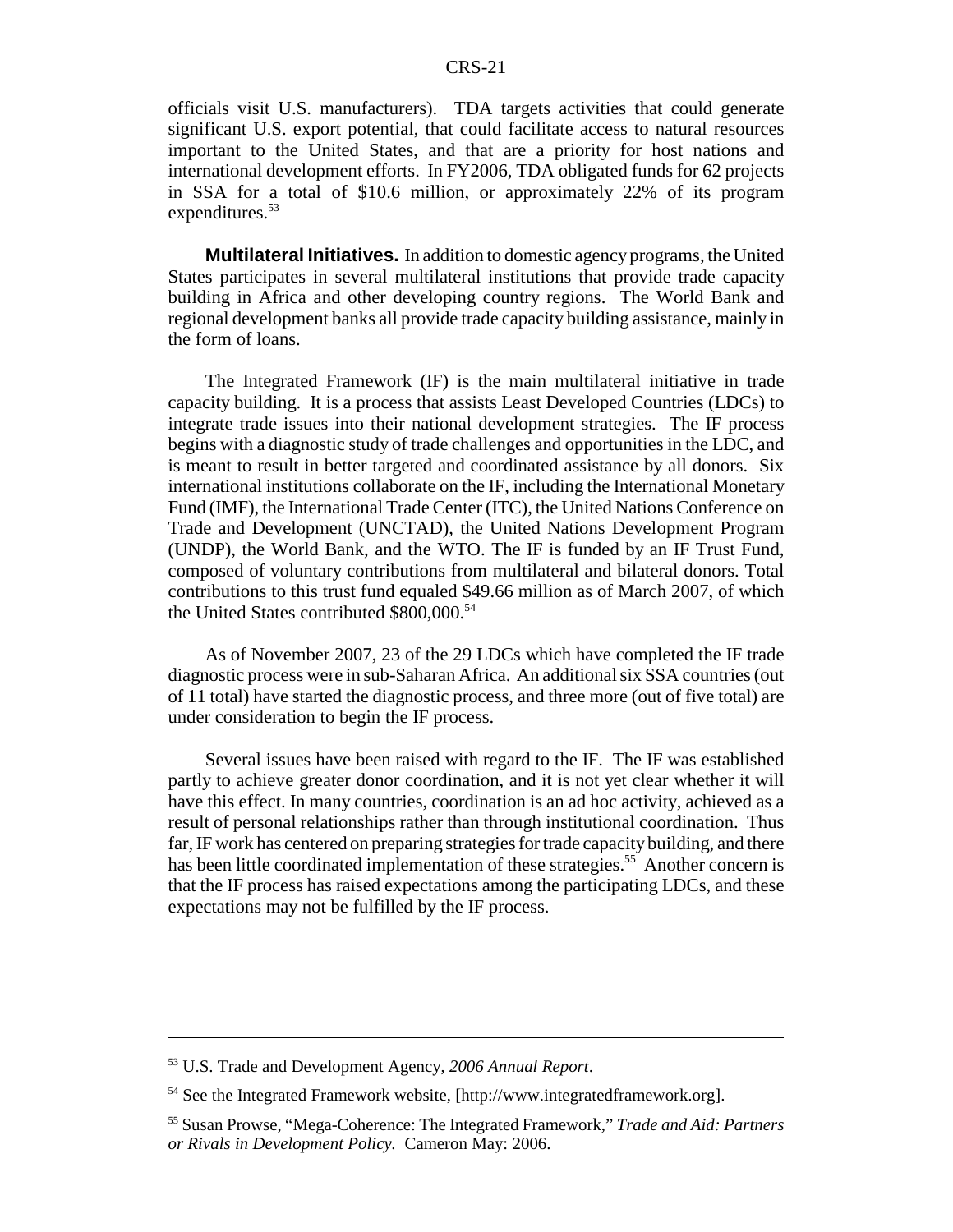#### **Regional Cooperation and Free Trade Agreements**

AGOA declares the policy position that free trade agreements (FTAs) should be negotiated, where feasible, between interested countries in SSA and the United States in order to serve as a catalyst for increasing trade and investment. Regional economic agreements among SSA countries are also encouraged in AGOA.

Discussion of potential partners for free-trade agreements has revolved around South Africa and SACU, but several other regional groupings may prove to be partners for future trade agreements with the United States. The Southern African Development Community (SADC), the Common Market for Eastern and Southern Africa (COMESA), the East African Community (EAC), and the West African Economic and Monetary Union (WAEMU) have all taken steps to begin the process of economic integration, either through trade liberalization or through steps to promote monetary union. While these groups are being encouraged in their attempts at regional integration, they are not immediate prospects for FTAs with the United States. Background on these groups appears in an Appendix.

**Southern African Customs Union FTA (SACU).**<sup>56</sup> On November 4, 2002, USTR Robert B. Zoellick notified Congress that negotiations would be initiated with the members of the Southern African Customs Union (SACU). These negotiations began in June 2003, and were postponed indefinitely in April 2006. The United States and SACU reportedly could not agree on the scope of the negotiations. Currently, the United States and SACU are continuing talks for a Trade and Investment Cooperation Agreement (TICA), which may lead to an eventual FTA. The scope of the TICA is undefined, and may focus on some of the "behind the border" issues from the FTA negotiations, such as intellectual property rights and investment issues. The United States does not have a TICA with any other country or group. A TICA may proceed without extension of Trade Promotion Authority  $(TPA)^{57}$ , because it does not include the market access provisions of an FTA.

SACU is a customs union composed of South Africa, Botswana, Lesotho, Namibia, and Swaziland. The original SACU agreement dates from the colonial government in 1910 and was renegotiated with the apartheid government in 1969. A new agreement to more fully integrate the smaller states into decision-making for the area, which was previously dominated by South Africa, was signed on October 21, 2002. The agreement is characterized by free movement of goods within SACU, a common external tariff, and the common revenue pool which is apportioned among the member states.

A large degree of economic integration exists among the SACU states because of the agreement, perhaps contributing to the U.S. decision to negotiate an FTA with

<sup>56</sup> For more information, see CRS Report RS21387, *United States - Southern African Customs Union (SACU) Free Trade Agreement: Background and Potential Issues*, by Danielle Langton.

<sup>57</sup> For more information on TPA renewal, see CRS Report RL33743, *Trade Promotion Authority (TPA): Issues, Options, and Prospects for Renewal,* by J. F. Hornbeck and William H. Cooper.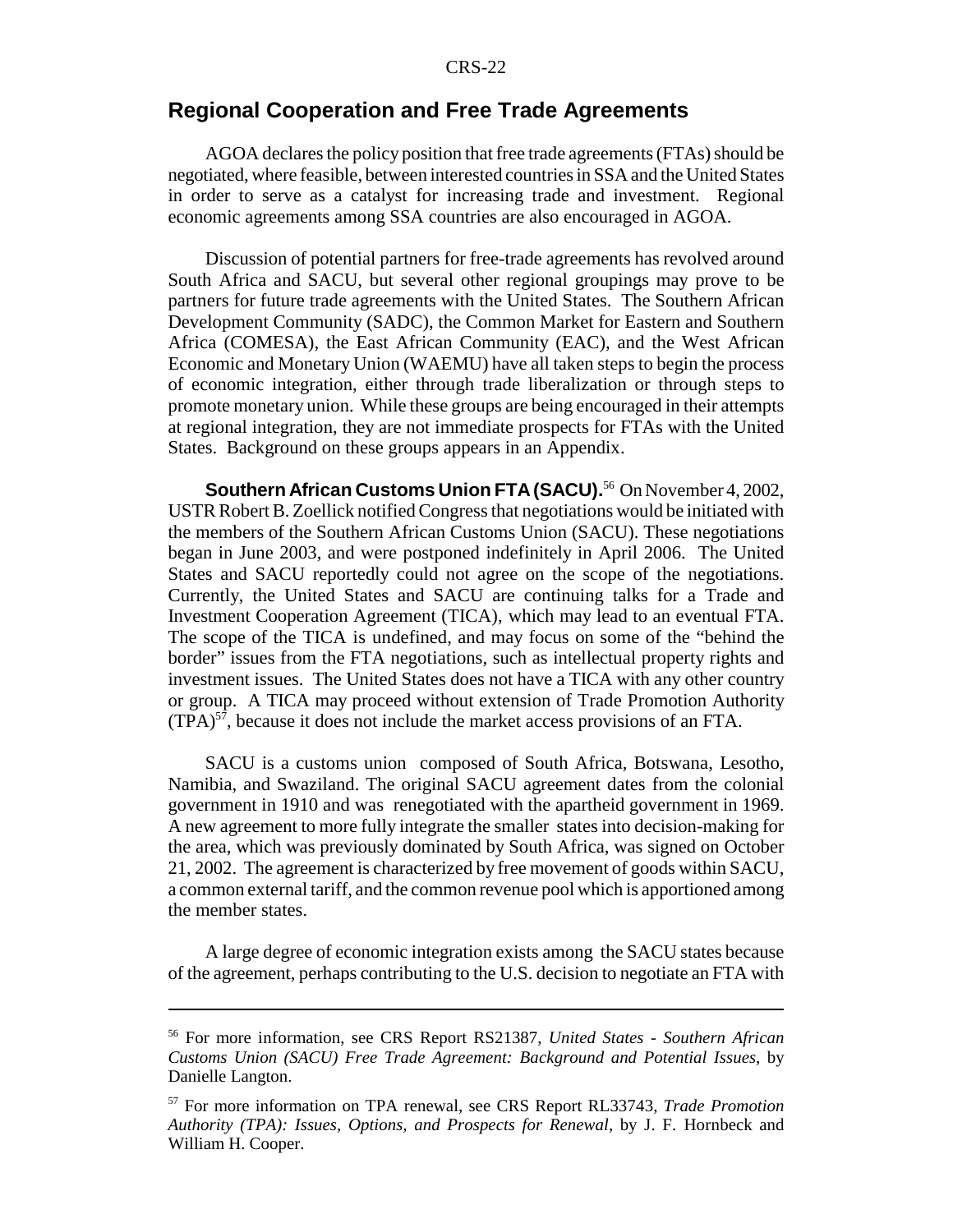SACU, rather than just South Africa. However, South Africa is the dominant economy of the region, accounting for 87% of the population, and 92 % of the gross domestic product of the customs area. U.S. merchandise exports to SACU totaled \$4.6 billion in 2006, led by aircraft, vehicles, construction and agricultural equipment, and computers. U.S. merchandise imports from SACU totaled \$8.4 billion, and were composed of minerals such as platinum, diamonds, titanium, iron and steel, textiles and apparel, vehicles, and automotive parts.<sup>58</sup>

**U.S. Trade and Investment Framework Agreements (TIFA).** As of September 2007, the United States has negotiated TIFAs with Ghana, Liberia, Mauritius, Mozambique, Nigeria, Rwanda, and South Africa, and with the COMESA and WAEMU regional arrangements. Generally, TIFAs commit the signatories to expand trade of goods and services, to encourage private sector investment, and to resolve problems and disputes through consultation and dialogue. To facilitate these objectives, the signatories of each agreement have established a Council on Trade and Investment to provide a venue for consultation on trade issues of interest or concern to the parties, and to work toward the removal of impediments to trade and investment flows. TIFAs are often considered to be first steps to the negotiation of free trade agreements.

**U.S. Bilateral Investment Treaties (BIT).** As of September 2007, the United States has signed BITs with Cameroon, Republic of the Congo (Brazzaville), Democratic Republic of Congo (Kinshasa), Mozambique, and Senegal. The goals of the BIT are to protect U.S. investments abroad, and to encourage market oriented domestic policy in host countries. Generally, BITs ensure national treatment for U.S. investments, limits on expropriations, free repatriation of funds, limitations on the imposition of trade distorting or inefficient practices on U.S. investments-including requirements in hiring, and the right of submission of investment disputes to international arbitration. These treaties are promoted by the U.S. government as a method of encouraging the development of international law and trade standards within the partner country.

**New Partnership for Africa's Development (NEPAD).** NEPAD is a key policy vehicle of the African Union (AU), whose leaders formulated and adopted the initiative in July 2001. Described by its proponents as a multi-sector, sustainable development policy framework, NEPAD seeks to reduce poverty, increase economic growth, and improve socio-economic development prospects across Africa. Major NEPAD aims are to attract greater investment and development aid to Africa, reduce the continent's debt levels, and broaden global market access for African exports. NEPAD emphasizes increased democratization, political accountability, and transparency in governance in African states as primary means of achieving its goals.59

<sup>58</sup> U.S. International Trade Commission data website, at [http://dataweb.usitc.gov].

<sup>59</sup> This paragraph was prepared by Nicolas Cook, Analyst in African Affairs. For more information, see CRS Report RS21353, *New Partnership for Africa's Development (NEPAD)*, and CRS Report RS21332, *The African Union*, both by Nicholas Cook.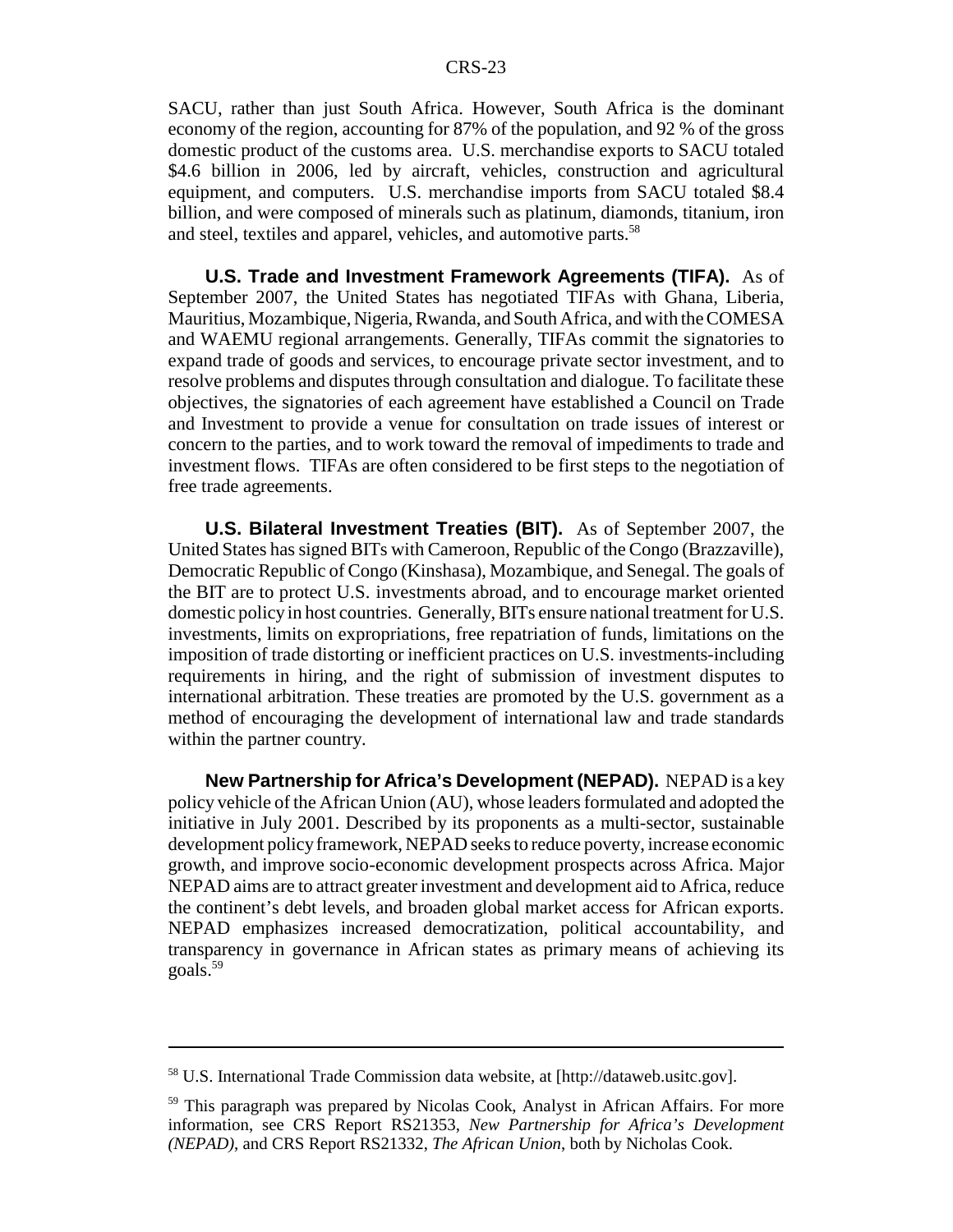**European Union Activity.** By way of comparison, the European Union (EU) has also been active in promoting trade between itself and the countries of sub-Saharan Africa. The *EU-South Africa Agreement on Trade, Development, and Cooperation* entered into force on January 1, 2000. This agreement creates a freetrade area between the participants during a 12-year asymmetric transition period. The EU pledges to remove tariffs on 95% of imports from South Africa during a 10 year period with most products granted duty-free status in 2002. South Africa will remove duties on 86% of its tariff lines during a 12-year period with most eliminations occurring between 2006-2012. Notably, the agreement does not provide tariff relief to several important South African agricultural exports, nor to aluminum.

The Cotonou Agreement, signed in Cotonou, Benin between the European Union and 71 African, Caribbean, and Pacific nations (ACP) in February 2000, extends non-reciprocal, duty-free access for industrial and processed agricultural goods to the EU market granted by the 4<sup>th</sup> Lomé Convention to the end of 2007. The extent of the duty-free access conferred by Cotonou was subsequently enhanced in March 2001 by the "Everything but Arms" initiative, which granted LDCs tariff-free access to all goods, except for sugar, rice, and bananas, for which products a tariffrate quota system will be maintained during a phase-out period ending in 2009. Provisions of the Cotonou Agreement call for the negotiation of trade liberalization agreements with regional economic partnerships that could include the regional African groupings discussed in the Appendix. Preliminary negotiations on the Regional Economic Partnership Agreements (EPAs) began on September 27, 2002 and were supposed to conclude before the expiration of the Cotonou Agreement on December 31, 2007. Many African countries opposed signing EPAs because that would mean opening up their markets to EU imports. In the end, a temporary compromise was reached: most African countries signed "interim EPAs" to keep their EU trade preferences as they were under the Cotonou Agreement.

## **AGOA: Current and Future Challenges**

Several issues may be important to Congress in the oversight of AGOA. These issues concern the termination of the WTO Multi Fibre Agreement, the diversification of beneficiary country and industry participants, the continued eligibility of certain countries for AGOA benefits, the HIV/AIDS epidemic, and the participation of U.S. small business in AGOA.

! **Termination of the Multi Fibre Agreement.** Article 2 of the WTO's Agreement on Textiles and Clothing (ATC) terminated the worldwide system of quotas for textile and apparel trade on January 1, 2005. Observers expressed concern that this would spell the end of the African apparel assembly industry, because African producers would be unable to compete on world markets without the quota-free advantage. Over the past three years, apparel exports under AGOA have declined, but the industry has not been completely decimated. One reason is that the United States uses safeguard measures to prevent market disruptions from heavy imports of textile and apparel from China. Another explanation is that the United States still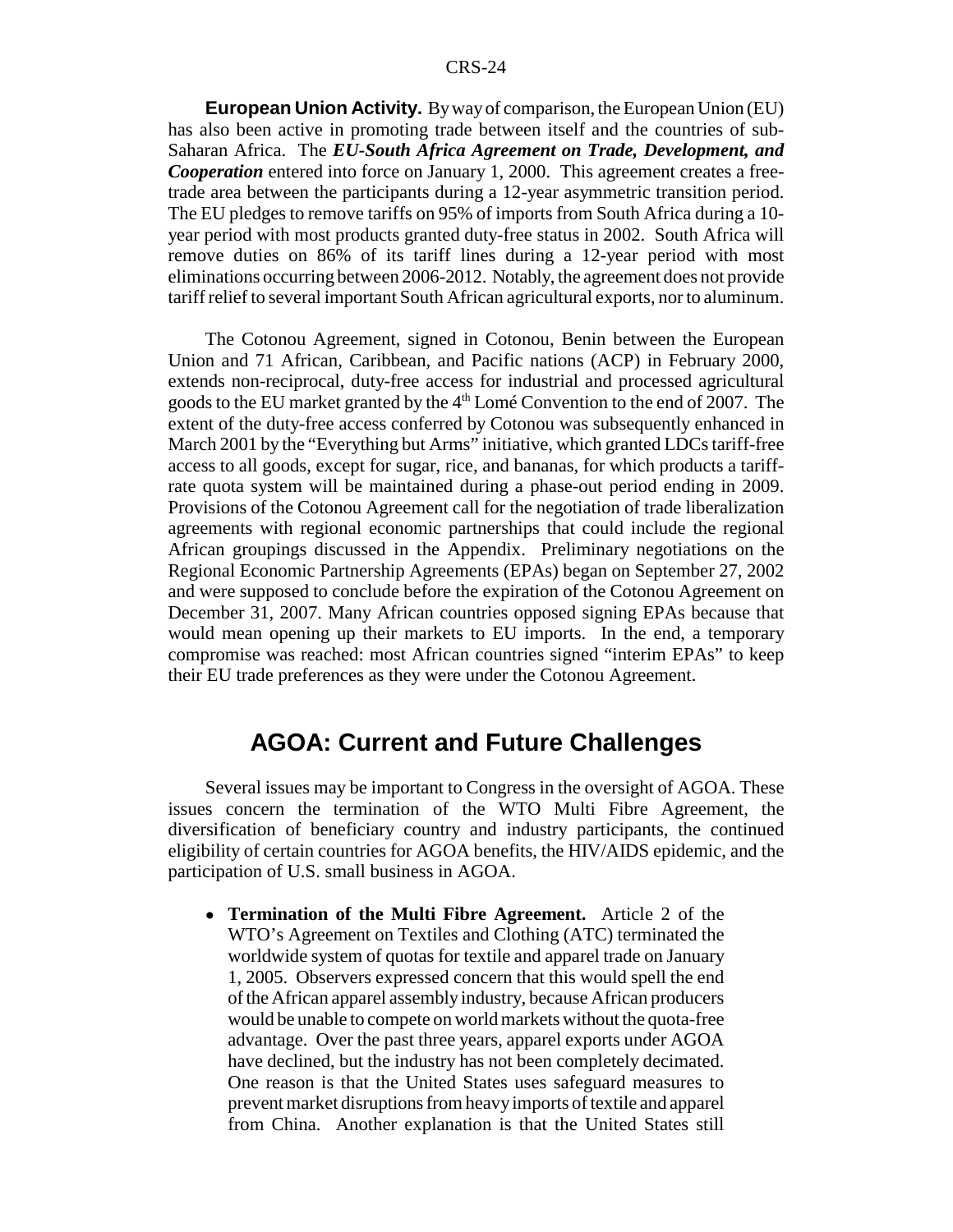imposes tariffs averaging 18% on most apparel articles, which gives AGOA beneficiaries an advantage.<sup>60</sup>

- ! **Diversification of AGOA Exports.** While textile and manufacturing industries make up a growing part of U.S. imports under AGOA, these imports are dwarfed by AGOA imports from the petroleum and mining sectors. These industries are highly capitalized and do not provide extensive employment opportunities for African workers. AGOA benefits are also concentrated in few countries with 89% of 2005 AGOA imports originating in Nigeria, Angola, and Gabon. Moreover, several AGOA-eligible countries export very little under the program. If a goal of the program is to increase African country participation, it may be achieved through targeted trade capacity building and technical assistance. Agriculture is an important source of income for African workers, and increasing agriculture exports under AGOA may help raise incomes and spur economic growth. African countries may also begin to export light manufactures, with improved capacity, infrastructure, and policies to encourage investment.
- ! **Eligibility Standards.** A country's eligibility for AGOA benefits may become a subject of controversy. Some observers feel that the President must strictly enforce eligibility requirements to ensure continued adherence to reforms. However, others have cited the unpredictability of a country's AGOA benefits from year to year as a source of investment risk, and have suggested minimum eligibility terms of greater than the current one year. Another suggestion includes allowing Congress to override the President's decision to terminate AGOA benefits through legislation. Several countries have been considered candidates for losing AGOA eligibility. In December 2003, the President declared Eritrea and the Central African Republic to be ineligible for AGOA. In December 2004, Cote d'Ivoire was declared ineligible as well. Lesotho, which is considered an AGOA success story, has been the subject of persistent complaints from indigenous labor groups regarding working conditions in newly developed textile plants. Swaziland has received warnings from the State Department that its human rights record does not meet AGOA eligibility requirements. Several countries have questionable commitment to privatization and tariff reform.
- ! **HIV/AIDS.** The HIV/AIDS pandemic is destabilizing the economies of Africa and threatens any progress achieved by AGOA as additional income is spent, not to raising living standards, but to treat a population afflicted with the disease. Due to the disease, life expectancy is falling in several AGOA eligible countries and in the

<sup>60</sup> For more information on the ATC, see CRS Report RL34106, *U.S. Clothing and Textile Trade with China and the World: Trends Since the End of Quotas,* by Michael F. Martin.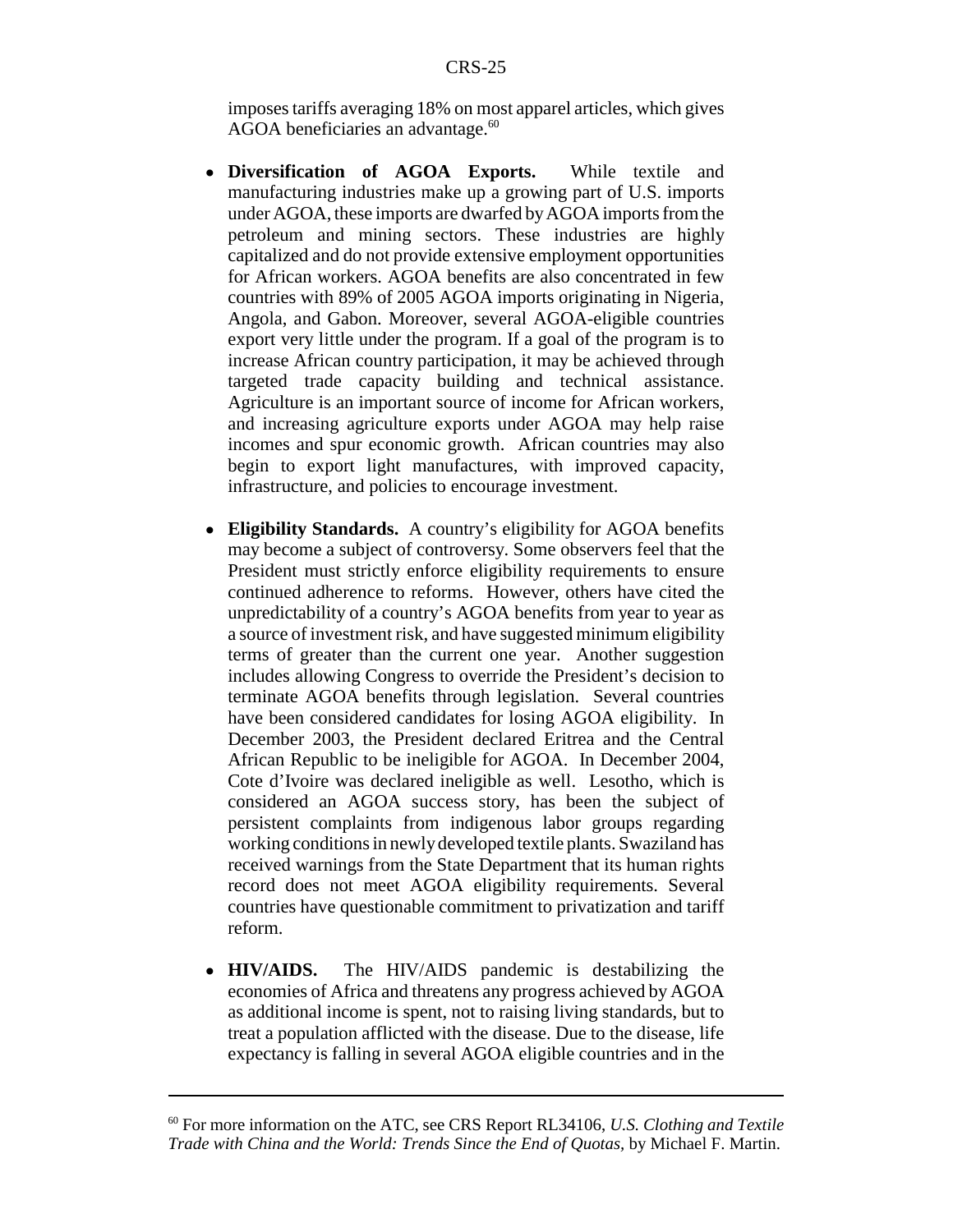region as a whole. Even with the advantages that AGOA preferences confer, investors may be deterred from the region by high medical costs, by constant replacement of workers stricken with the disease and the attendant training costs, and by the destabilizing risks associated with a society containing a large, dying population.

• **Small Business Participation.** Small business accounts for about 55% of the U.S. GDP, and employs a large portion of American workers. U.S. small businesses, however, only participate in limited trade with Africa, and reportedly very few in the small business community know about AGOA. Some observers have noted that U.S. small businesses may benefit from AGOA, and in the process help provide avenues for diversifying African exports. Small business is also important in Africa, and increased partnership may result in better participation on both continents. The U.S. government may become involved in increasing awareness of AGOA among the small business community, and providing opportunities for partnership.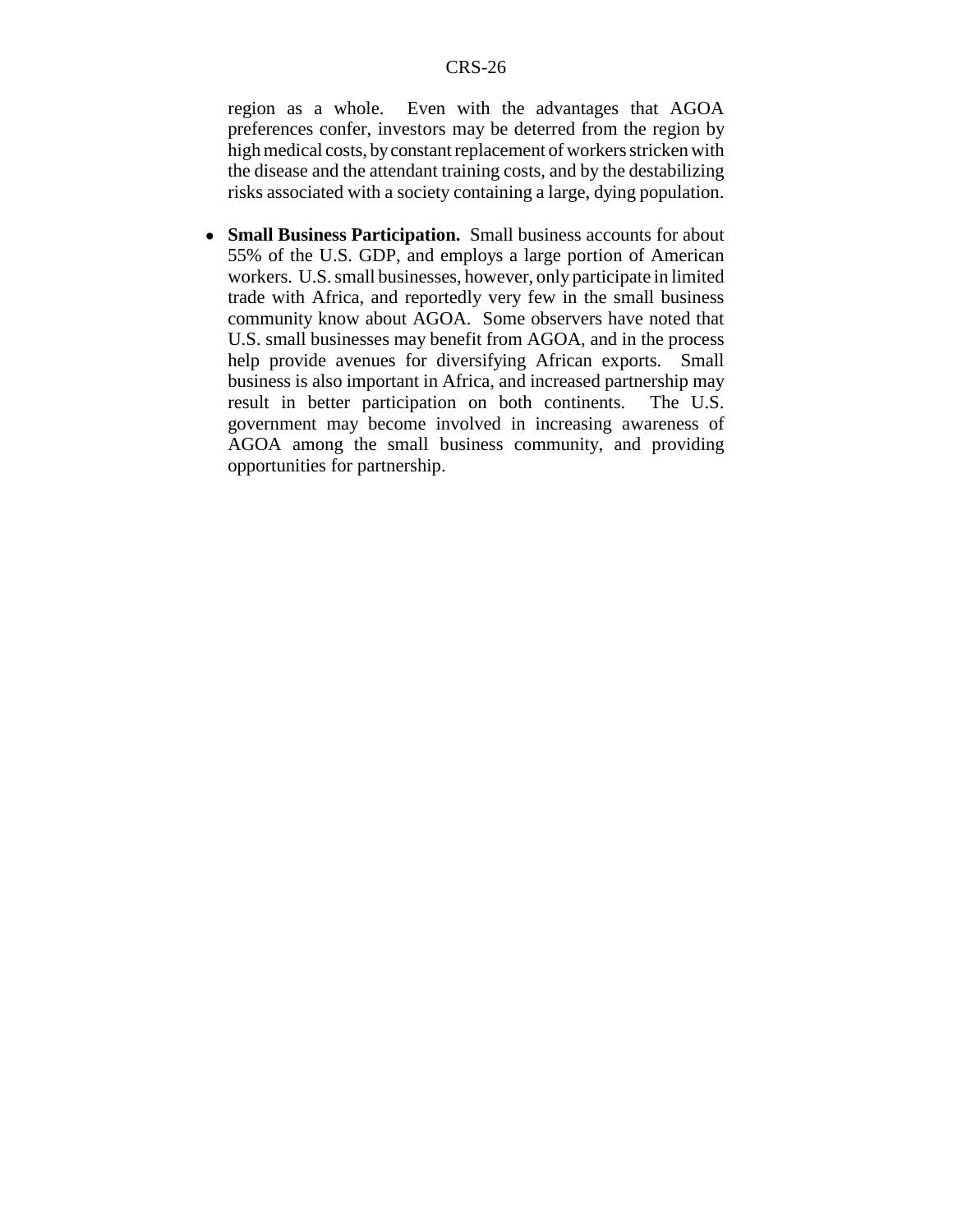# **Appendix: Regional Economic Integration Among Sub-Saharan Africa Nations**

**Southern African Development Community (SADC).** This group is composed of the nations of Angola, Botswana, Democratic Republic of Congo, Lesotho, Madagascar, Malawi, Mauritius, Mozambique, Namibia, South Africa, Swaziland, Tanzania, Zambia, and Zimbabwe. Originally formed by front-line states to lessen economic dependence on the apartheid regime in South Africa, the group expanded to include South Africa in 1994. The 1996 Protocol on Trade committed each signatory to remove duties and non-tariff barriers to SADC members within 12 years, to provide national treatment for each other's goods, to bind existing tariffs at current levels.

The economic dominance of South Africa makes economic integration of the SADC region more problematic. South Africa accounts for 82% of the GDP of the region, and it comprises 62% of the region's intra-SADC imports and 70% of the SADC region's exports.<sup>61</sup> With per-capita income at approximately \$3,000, it dwarfs the average per-capita income of many of the other states. In addition, smaller states within SADC are concerned about their lack of economic competitiveness as their home markets are opened up to goods from South Africa. The reliance of many governments on duty revenue has also become a source of concern in implementing reductions of tariff barriers.

**Common Market for Eastern and Southern Africa (COMESA).** Founded in 1982 as the Preferential Trade Area of Eastern and Southern Africa, current member states of the COMESA include Angola, Burundi, Comoros, Democratic Republic of Congo, Djibouti, Egypt, Eritrea, Ethiopia, Kenya, Libya, Madagascar, Malawi, Mauritius, Rwanda, Seychelles, Sudan, Swaziland, Uganda, Zambia and Zimbabwe. On October 31, 2000, nine states of COMESA (Djibouti, Egypt, Kenya, Madagascar, Malawi, Mauritius, Sudan, Zambia and Zimbabwe) launched a free trade area that eliminated tariffs on goods originating in the member states. These states have also worked towards establishing coordinated policies in other areas such as rules-of-origin, dispute settlement, applications of safeguard measures, and uniform customs procedures. The group agreed on a common external tariff in May 2007, and intends to launch a customs union at the end of 2008. The goal of monetary union by 2025 is expected to be advanced by the introduction of limited currency convertibility and improved coordination of fiscal and monetary policy during this time period.

**East African Community (EAC).** Comprised of Kenya, Uganda, and Tanzania, this organization seeks to revive historic tariff-free trade that had been established among the three British colonies in 1923. However, this cooperation broke down in the 1970s due to widespread transhipments and the varied economic paths of its participants. The three countries re-established the community in 1999

<sup>&</sup>lt;sup>61</sup> Beverly M. Carl, *Trade and the Developing World in the 21<sup>st</sup> Century* (Ardsley, NY: Transnational Publishers, 2001), p. 205.